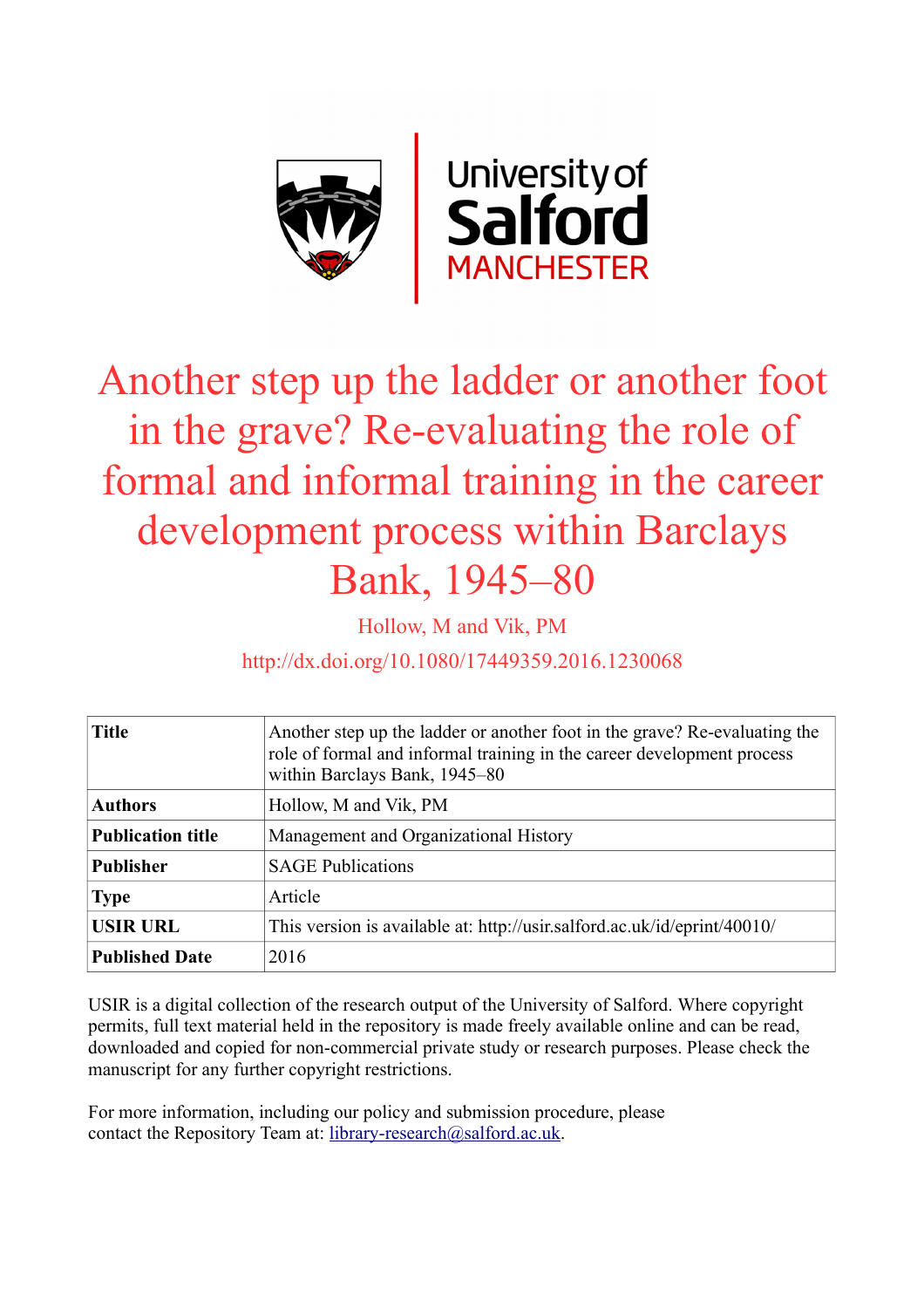**Another Step up the Ladder or Another Foot in the Grave? Re-evaluating the Role of Formal and Informal Training in the Career Development Process within Barclays Bank, 1945–80**

# **Introduction**

For much of the twentieth century, a job with one of England's major joint-stock banks was widely considered to be amongst the safest and most secure employment prospects available. Dismissals were relatively rare (McKinlay, 2002: 604); salaries, whilst not lavish, did generally increase incrementally each year (Ackrill and Hannah, 2001: 343; Crompton, 1989: 144); and, thanks to the banks' preference for recruiting internally, opportunities for promotion were fairly plentiful (McKinlay, 2013: 433; Storey et al., 1997: 30). As a result, it was widely assumed that those young men fortunate enough to be recruited out of school or college by one of England's major joint-stock banks during this period were gaining not just a new job, but also a 'safe and steady career for life.'<sup>1</sup>

From a historical perspective, there are a number of potentially interesting aspects to this tightly defined career framework. One such angle that has attracted a considerable amount of attention from historians in recent times is the issue of how exactly, and on the basis of what criteria, the individuals employed by these banks were able to progress and move along these clearly demarcated career paths. Alan McKinlay (2002; 2013), for example, has written extensively about the role that internal inspections played in determining who did, and who did not, get promoted up these predefined career ladders.<sup>2</sup> Other studies, meanwhile, have looked at the relationship between length of employment and seniority (Heller and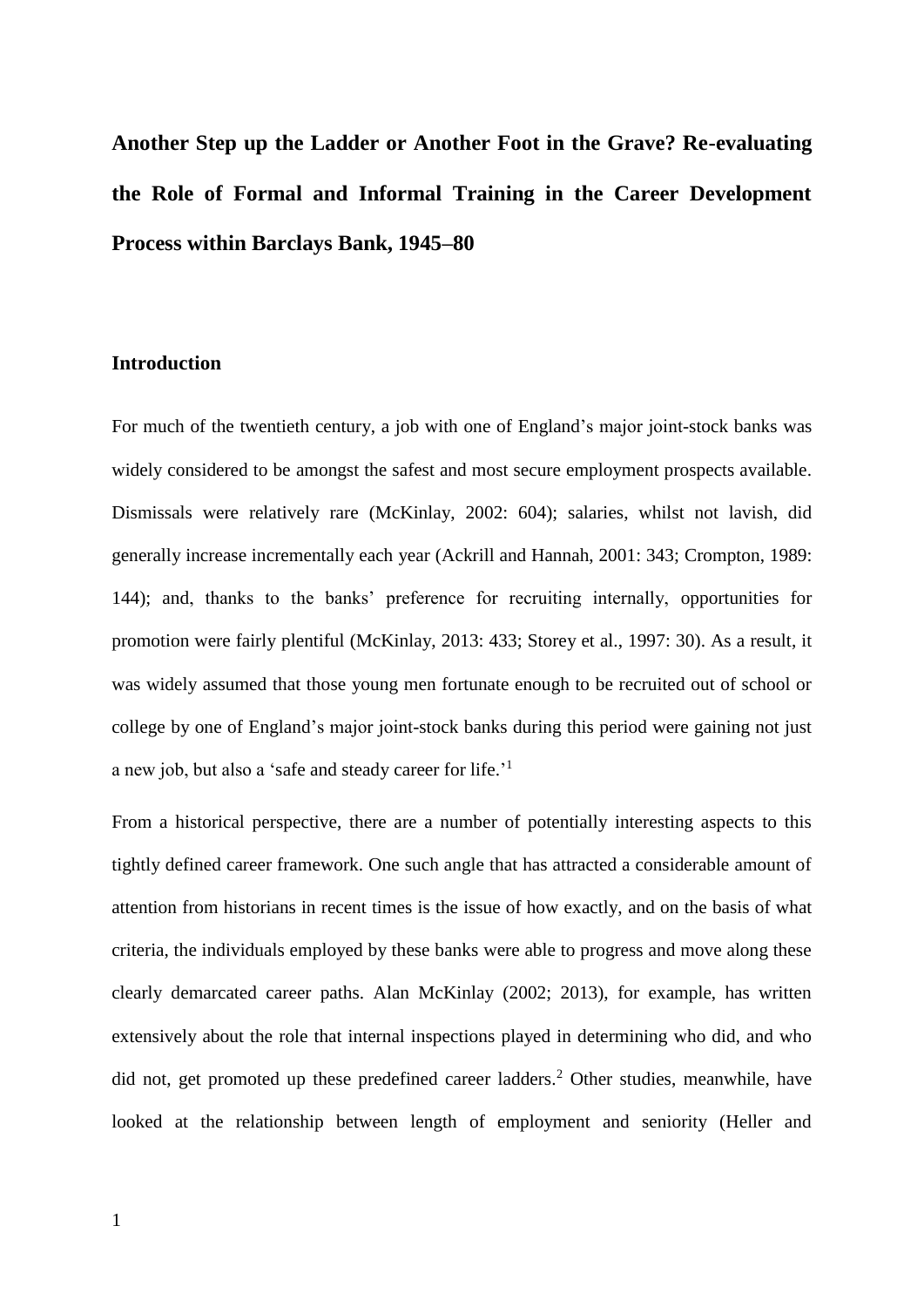Kamleitner, 2013; Seltzer, 2010) and the degree to which gender biases affected promotional prospects (Crompton, 1989; Halford and Savage, 1995; Parker et al., 1998)

One factor that has not really been considered in this burgeoning literature on the banking 'career', however, is the role played by formal and informal training in determining the promotion prospects of the individual bank worker. From a theoretical perspective, this oversight is somewhat surprising given the emphasis that previous works on closed internal labor markets have placed on training and examination when seeking to understand how the promotion processes in these markets actually work (Althauser, 1989; Baron et al., 1986; Pfeffer and Cohen, 1984; So, 2015; Townley, 2014). Our aim in this following paper, therefore, is to make a start at redressing this specific gap in the historical literature by using Barclays Bank as a case study through which to explore, and better understand, the role that training played in the post-World War II banking career. To achieve this goal, we will focus our inquires around two key questions: first, did the undertaking of training exercises play any role in enhancing an individual's promotion prospects within Barclays Bank and, second, did the provision of greater training opportunities within Barclays at this time in any way change the format or nature of the traditional career development process?

In terms of its structure, the remainder of this article will unfold in the following way. In the next section, a brief overview of the changing workplace practices in the British banking sector will be provided, along with a more detailed analysis of the historical literature relating to the banking career. Following on from this, some background information about the methodology employed in this article will be provided. In the next sections, the focus will then switch to looking at the external and internal training provisions available to midtwentieth-century employees in Barclays Bank and the relevance that these courses may or may not have had to the career prospects of these individuals. Finally, the article will move on to assess the impact that unofficial and informal learning practices continued to play in the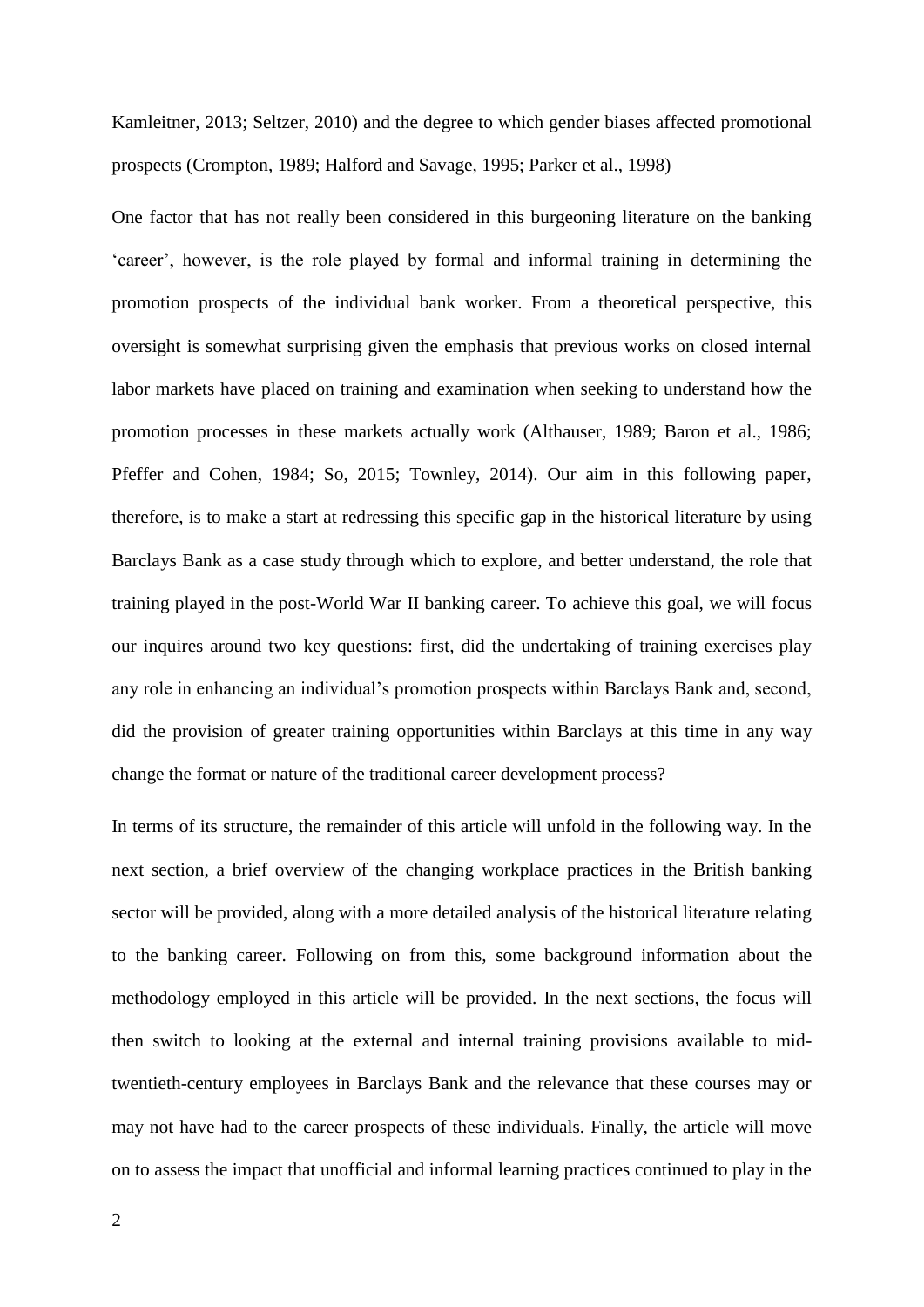career trajectories of those employed within Barclays and conclude by drawing together the main findings from the preceding discussion.

## **Background: The Banking Career**

In England at least, the notion of embarking upon a 'career' in banking would have made little sense prior to the second half of the nineteenth century as most banks up until this point tended to be small, family-run enterprises with few members of staff (Cassis, 2013; Collins, 1988: 65–74; Michie, 2016). However, following the repeal of the 1844 Joint-Stock Bank Act in 1857 and the passing of the Companies Acts of 1858 and 1862, England's main clearing banks began to rapidly increase both in size and scale (Bond, 2016; Newton, 2007; Taylor, 2014). Naturally, this expansion also meant an accompanying increase in staff numbers and, from the latter years of the nineteenth century onwards, England's 'big five' clearing banks began employing growing numbers of salaried workers (Collins, 1995).<sup>3</sup>

In the vast majority of cases, those recruited by one of the 'big five' during this period would join the bank either straight from school or at a relatively young age and then try to work their way up the career ladder (Stovel et al., 1996: 363–4). Indeed, aside from a few special cases (typically involving family members), there were no real alternative or later ports of entry (or exit) where 'the bank's internal labor market intersected with the external market' (McKinaly, 2013: 433). As a result, almost all senior clerical and management positions within England's major clearing banks were filled from below by employees who typically had many years' experience working for the bank (Cassis, 1994: 115–21; Seltzer, 2004: 239–  $40$ ).<sup>4</sup>

To be considered for admission into this closed and highly stratified career pathway, prospective applicants had to demonstrate not only a basic grounding in arithmetic and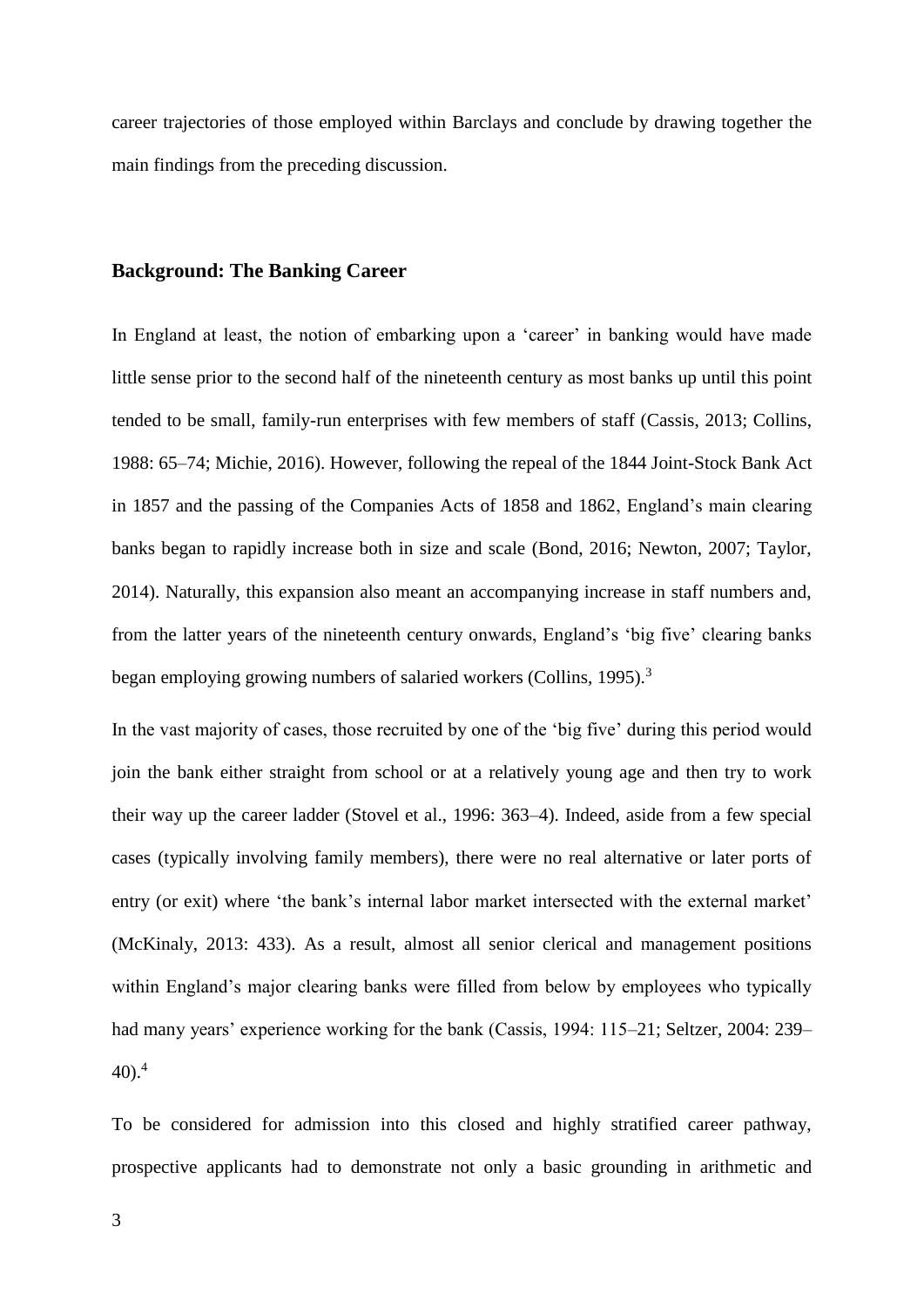English, but also some evidence that they were 'respectable' and 'upright' members of society (Ackrill and Hannah, 2001: 75–7). As a result, when bankers and writers of the time sought to define the 'ideal' recruit, they often emphasized personal qualities such as manners, frugality, exactness, and steadfastness over specific skills or expertise.<sup>5</sup> The inevitable upshot of this emphasis on character and personality was that most banks had remarkably homogenous workforces, made up of young, diligent men who mostly came from the same sorts of backgrounds (Stovel et al., 1996: 362–3).<sup>6</sup>

For both the banks and the individuals they employed, this closed and rigidly defined career structure brought with it a number of practical advantages. From the point of view of the banks, its standardized and lengthy design was beneficial in that it helped to ensure that all future managers were 'socialized' into the traditions and rituals of the bank from an early age (Ackrill and Hannah, 2001: 63). Moreover, as McKinlay (2002) notes, it also fulfilled a disciplinary function in the sense that it provided all bank employees with a clearlydemarcated yardstick against which to judge and measure their own personal development. For those employed by the banks, meanwhile, the obvious advantage of this closed internal recruitment system was that it provided both a high degree of job security and the promise of potential promotions and salary increases in the future (Crompton, 1989: 143–4).

Although the disruptions caused by World War I and World War II necessarily resulted in some upheaval for Britain's major banks, the basic suppositions underpinning this 'traditional ascriptive, status-based' employment model continued to hold strong throughout the first half of the twentieth century.<sup>7</sup> As a result, the standard belief continued to be that those who joined one of Britain's major banks out of school would likely have a safe and steady job for life (Stovel et al., 1996; Savage et al., 1995). From the 1960 and 70s onwards, however, the dominance of this model gradually began to decline as social and economic changes slowly eroded the foundations upon which the classic 'career-for-life' concept had been based. In its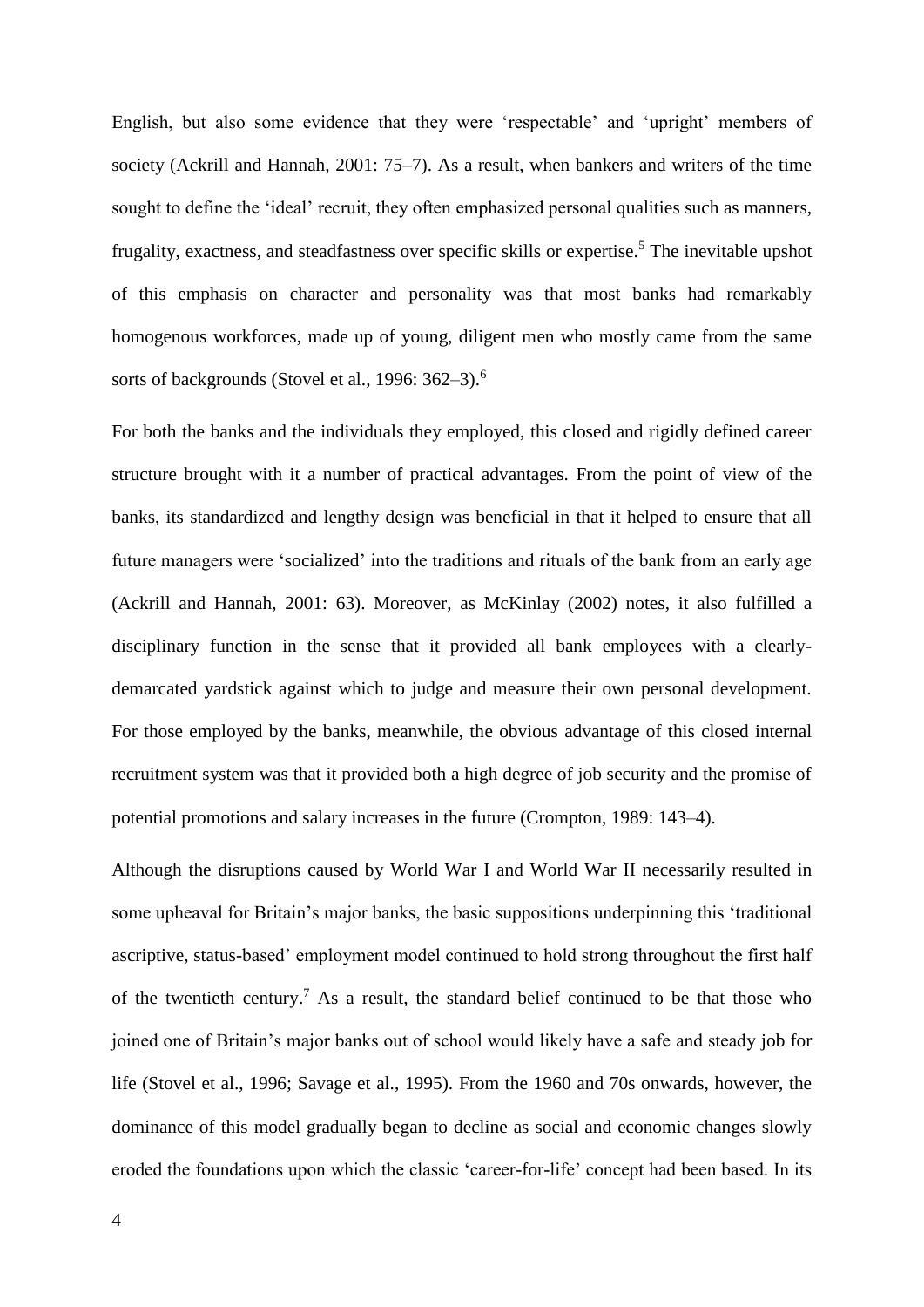place, there gradually emerged new and more flexible types of career paths, characterized by greater levels of openness, transferability, and personal initiative (Booth, 2004; Cressey and Scott, 1992; Hannan, 1988; Heinz, 2003; Wilkinson, 1995). Nowhere were these changes more keenly felt than within the local branch, where enhanced levels of automation and an increased emphasis on retail customer banking resulted in a notable shift away from the 'uniform career for the standard rounded "banker"' and a greater move towards 'recruitment for specific and specialized roles' (Storey et al., 1997: 34). Particularly notable in this respect was the increase in the number of IT and legal experts that were hired by the banks during this period to fulfil specialist tasks.<sup>8</sup> Equally as significant, there was also a discernible shift in the demographics of the workforces of the 'big five' banks, with women and mature workers making up a far bigger proportion of the total staff numbers (Taylor, 1980: 66).<sup>9</sup>

In acknowledgment of these major shifts in employment practices, one of the key issues that we want to explore in the next few sections is the role that formal and informal training practices played in this transformation. Did they serve to accelerate the decline of the traditional employ-young-and-recruit-from-within model? Or, conversely, did they actually help to preserve the sort of paternalistic personnel policies that had dominated for so many years prior? Previous historical works on banking careers in the UK have tended to remain fairly quiet on this issue, preferring instead to focus on the outward manifestations of these changes rather than their internal drivers. By focusing specifically on the role played by formal and informal training in determining the promotion prospects of the individual bank worker, we hope to not only make a start at redressing this gap in the historical literature, but also to contribute to our deeper understanding of this important transitional period in British banking history.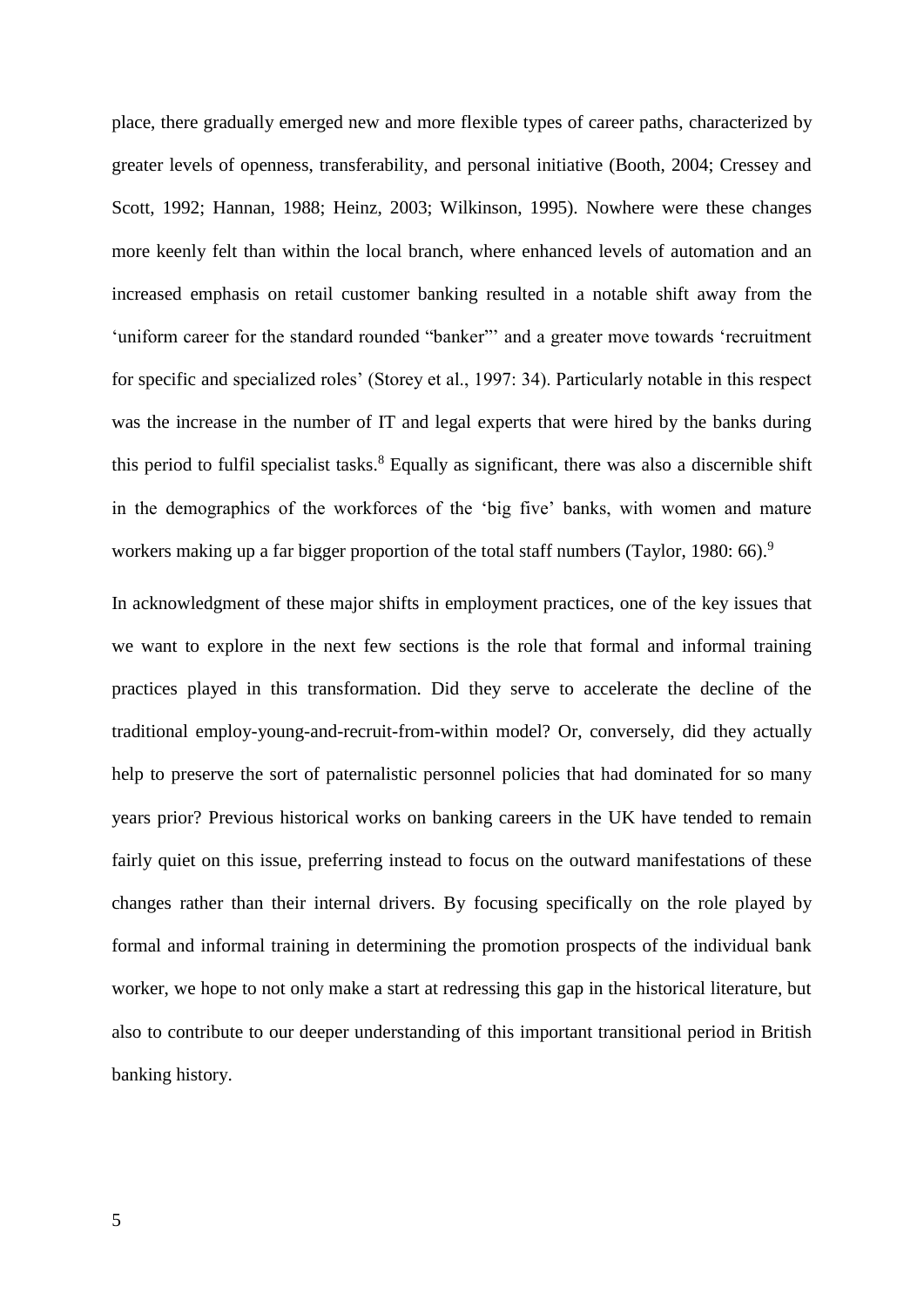# **Approach**

In terms of its methodology, this article uses a mixed-methods approach, combining archival research and oral history interviews to assess the role of training and informal learning in the career prospects of Barclays' employees between 1945 and 1980. <sup>10</sup> From an empirical perspective, it is argued that these two approaches complement each other well. On the one hand, the archival material utilized in this article (notably, files from Barclays' archives and primary material from the Institute of Bankers) provides a detailed and chronologically accurate account of both the content and the role of training within Barclays during this period (Rowlinson et al., 2014b). On the other hand, the oral testimonies offer the personal perspectives and experiences of bank staff on training and shed light on interpretations of events, relationships and personal roles not generally covered in archival material (Seldon and Pappworth,  $1983$ ).<sup>11</sup>

The oral interviews that we conducted were semi-structured, conducted face-to-face and lasted between one and two hours. In terms of content, they broadly covered the interviewee's careers and how they experienced the developments in banking that took place during their working lives. In total, 10 former employees of Barclays were interviewed (Table 1).

## INSERT TABLE 1 HERE

Collectively, the careers of those interviewed spanned from 1953 to 2000 and as branch managers from 1971 to 1995. The sample covers most of England and Wales. All the interviewees were male, which reflects the fact that the banking profession at the time was heavily male-dominated, with women largely restricted to working in clerical roles with limited prospects for promotion to management positions (Crompton, 1989; Halford and Savage, 1995). The sample was a self-selecting sample; nine responded to a call issued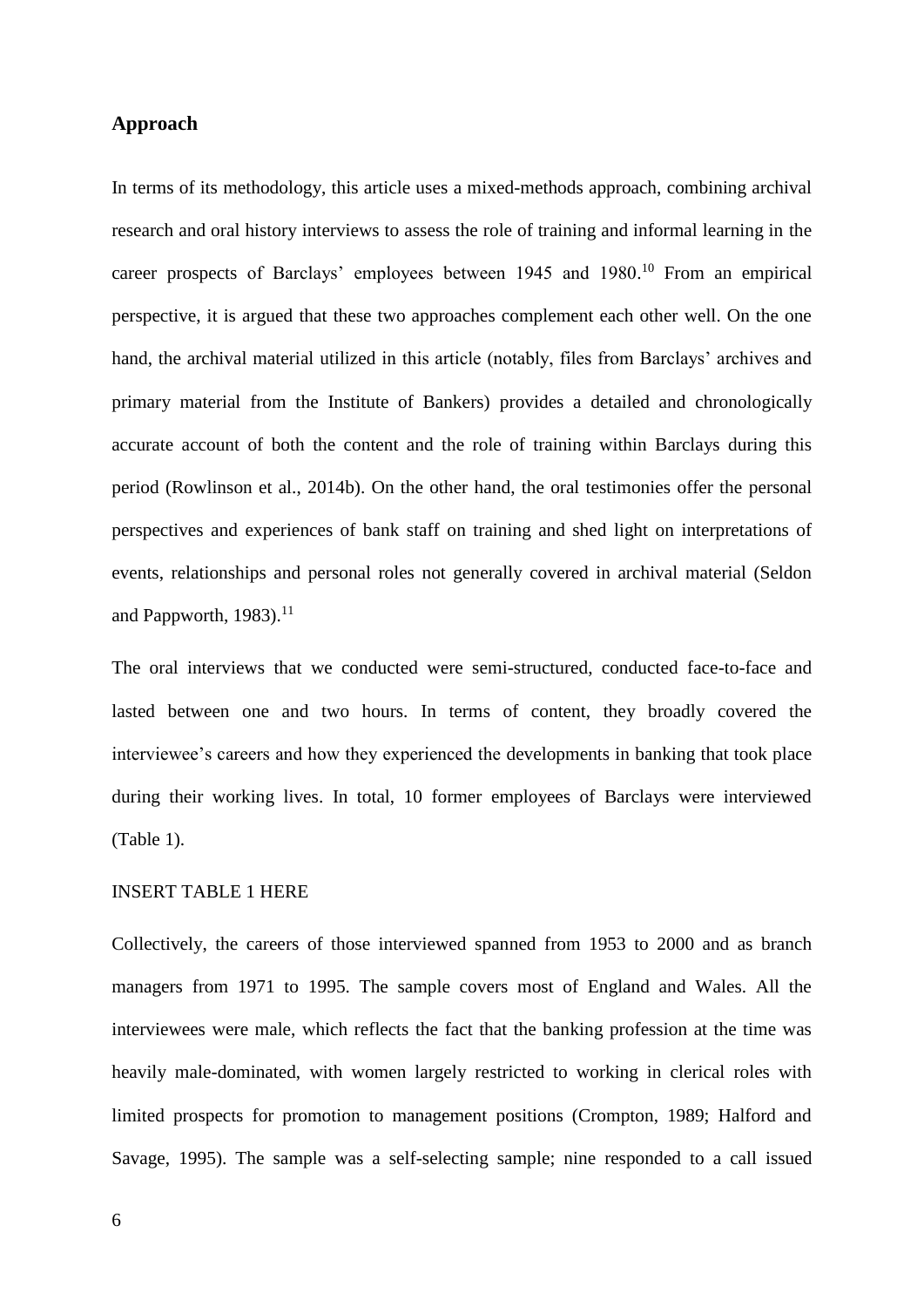through the editor of Barclays' staff retirement magazine, *Connections*, and one was recruited through an acquaintance. From a historical perspective, the career paths of those interviewed closely match those outlined in the historical literature on banking careers (Halford and Savage, 1995). With one exception, they each entered banking after completing school around the age of 16, starting in junior clerical positions and then working their way up the career ladder. As such, the training they received will have been broadly representative of training for bank entrants in Barclays more generally during this period.

## **External Training**

Though concerns about standards of professionalism within the banking industry were frequently voiced during the early and middle years of the nineteenth century (Perkin, 1990; Seal and Croft, 1997; Taylor, 2014), it was not until the late nineteenth century that serious moves were made to introduce some kind of professional qualification for the banking industry (Collins, 1988: 87–8). In England, the body that assumed responsibility for hosting these examinations was the English Institute of Bankers (IoB), which was set up in  $1879$ <sup>12</sup> Although their attempts to introduce some kind of formal qualification were initially met with some hostility from the major joint-stock banks (Green, 1979: 56–9), they continued to persevere and, by the early years of the twentieth century, most of England's largest banks had reconciled themselves to the idea of an external organization administering professional qualifications (Collins, 1988: 88; Green, 1979: 79–85).

In terms of the historical literature on this subject, the current consensus amongst those who have written about the career process in the banking sector seems to be that, though the sitting of these exams might have become increasingly common during the twentieth century, the qualifications themselves actually had relatively little impact upon the promotion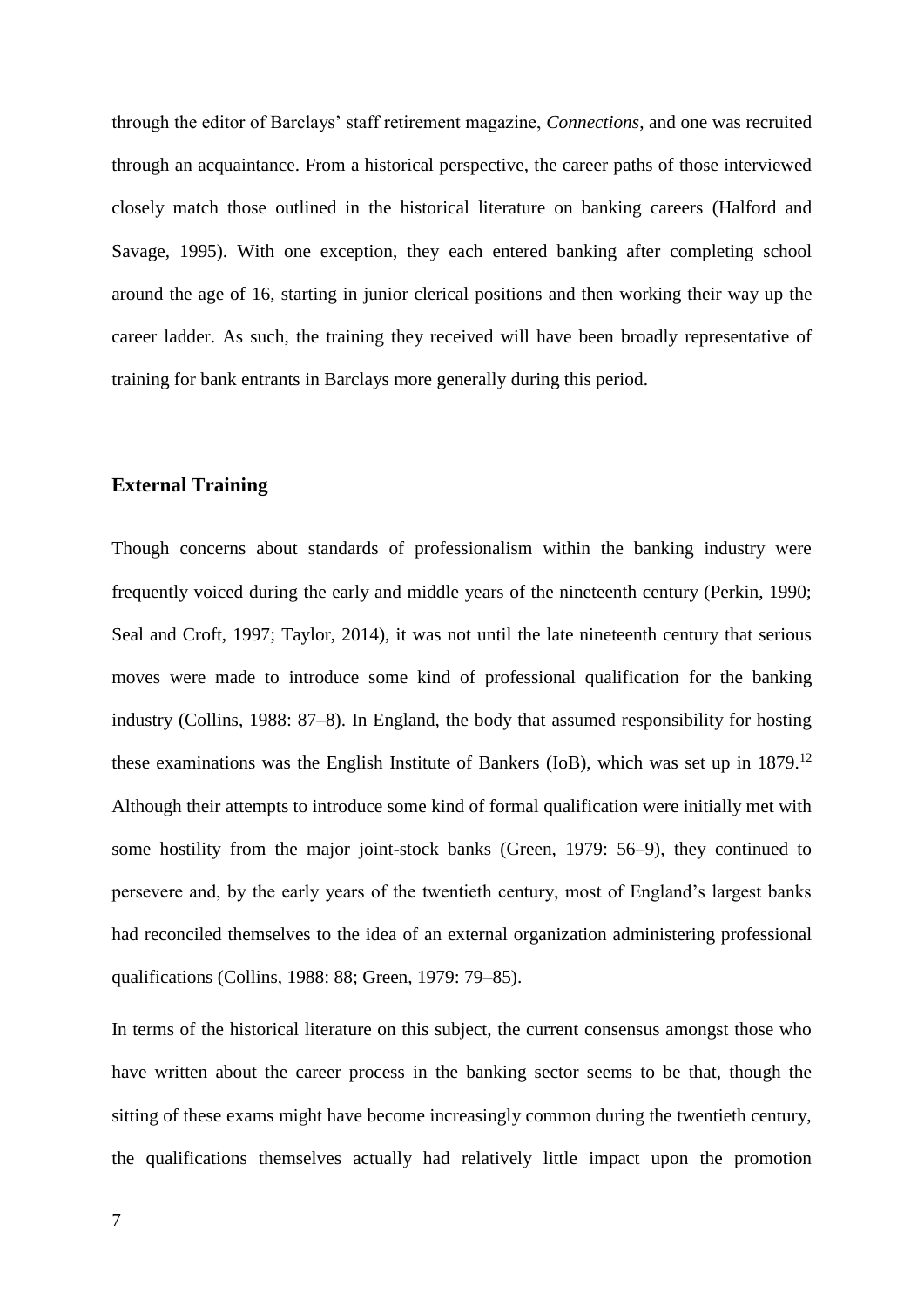prospects of the individual worker. For instance, in her work on women in British banking, Crompton (1989: 147) argues that 'personal qualities' counted far more than qualifications when decisions over promotion were being made, suggesting that 'although men wishing to be promoted had always been encouraged to take the banking examinations, it was nevertheless not unusual…for men to achieve managerial grades without them.' A similar case has also been forward by McKinlay (2013: 433) in his study of the 'typical' banking career before 1939, in which it is suggested that 'performance in professional examinations was not translated into the ranking of a cohort, and examination success did not necessarily accelerate individual progress.'

The purpose of this next section is to assess the validity of these sorts of statements by looking in more depth at the role played by the IoB's examinations in the English banking profession's post-World War II employment setup. To do this we will investigate not only the nature of the relationship between the IoB and Barclays bank, but also the views of those who actually sat these exams. In this way, we aim to get a much fuller and a more nuanced understanding of the part played by these external qualifications in the career development process within England's major joint-stock banks between 1945 and 1980.

As mentioned previously, despite some early difficulties, the IoB had eventually been able to establish itself as a relevant and legitimate body within the banking industry by the start of the twentieth century. Though it did fulfil a range of roles (such as organizing lecture series and taking an interest in bank employees' welfare), its chief function was the teaching and examining of entrants for the IoB's own banking qualification.<sup>13</sup> Initially, the syllabus for this qualification consisted of eight separate question papers in general or applied business education (Commercial Law, Political Economy, etc.) and two in practical banking.<sup>14</sup> To gain the certificate and become an 'Associate' of the IoB, participants had to pass all the question papers (failure in any one of the papers meant having to take them all again).<sup>15</sup>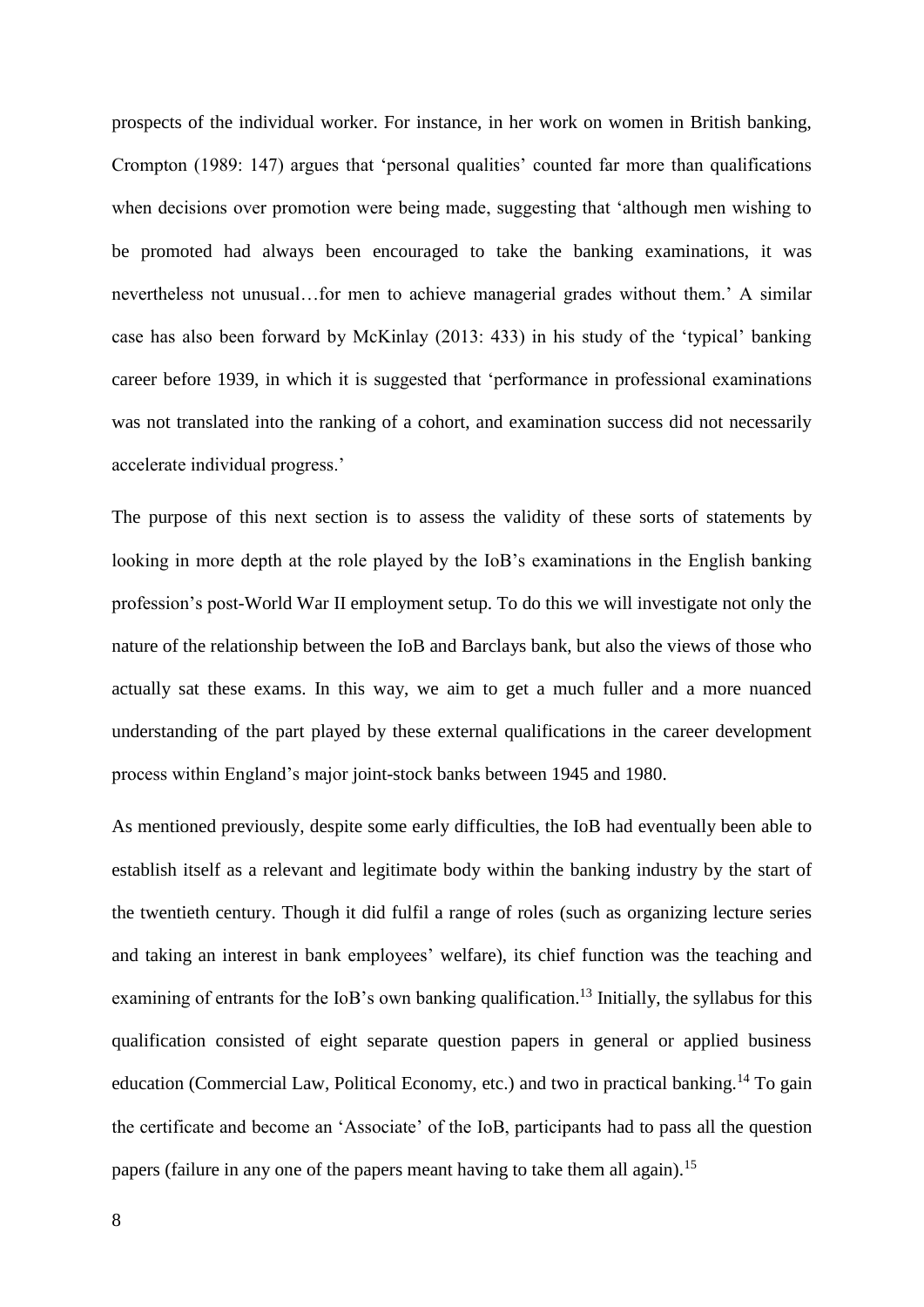From a purely numerical perspective, it is undeniable that more and more people started taking the IoB's qualification during the twentieth century. Indeed, aside from the years that were lost to the First and Second World Wars, the number of entrants for these exams increased almost year-on-year, with the period under scrutiny in this article experiencing a particularly prominent surge in numbers (see Figure 1).

#### INSERT FIGURE 1 HERE

Whilst, of course, this dramatic surge in participants does need to be contextualized against the changes taking place within the banking industry at this time — notably, the increasing number of people working for the 'big five' clearing during this period (106,000 in 1959 to over  $203,000$  by  $1976$  — the numbers alone do indicate the extent to which these qualifications had become an established part of the career development process for many within the English banking sector (Green, 1979: 169; Vik, 2014: 105). This was also something that was verified by the interviews we did, with the respondents all stating that the undertaking of the IoB's examinations towards the start one's career (the average age for completing the IoB's Banking Diploma at this time was 28) was considered to be fairly typical. $16$ 

What is less clear, however, and what previous studies into the banking career have failed to really explore, is how significant a factor the completion of these exams was for the career prospects of the individual bank employee (and why). Predictably, the surviving material from the IoB gives the impression that their exams were essential to an individual's career prospects, with the 'official line' being that the qualification provided the 'foundation on which a banking career can be built.'<sup>17</sup> In part, these were sentiments that were also echoed by a number of the former employees we interviewed: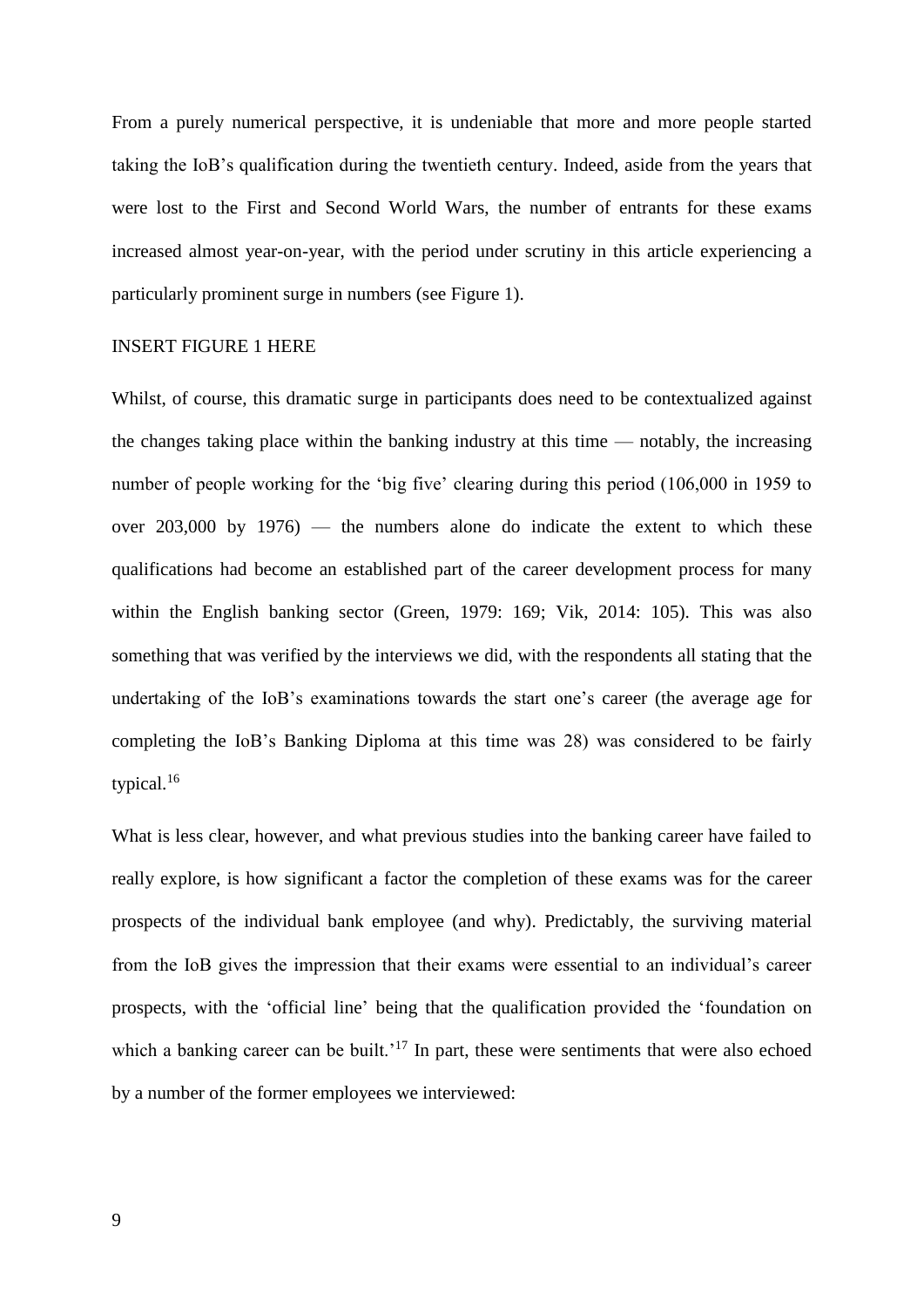'…we were encouraged to get professional examinations, Institute of Banker's examinations. And it was said that if you didn't, you didn't get on. To a point I think that was true… I think that if you didn't have your exam it probably held you back rather than pushed you on.' [Robin, 1953–

1988]

Nevertheless, as the caveat at the end of the passage suggests, there was also an acknowledgement amongst some of those we interviewed that, whilst definitely disadvantageous, failure to complete the IoB's exams did not necessarily represent the 'end of the road' for one's career prospects.<sup>18</sup> Moreover, despite the fact that most of the individuals we interviewed stressed the importance of the exams in the career development process, there was little sense that the course itself provided them with a great many useful skills for their future advancement.<sup>19</sup> Indeed, amongst those we interviewed, the completion of the IoB's exams tended to be seen more as a box-ticking exercise that simply had to be got through, rather than a valuable learning experience in its own right:

'…It's a bit like the--. It's a bit like the driving instructor. The pupil has to pass their theory test and their hazard perception test both at the same time. Otherwise they can't take their driving test and they have to pass both. If they don't pass both, they have to take them both again, so it was that sort of thing.' [William, 1964–2000].

Yet, just because the undertaking of the IoB's qualification might have occasionally felt like something of a bureaucratic exercise, this did not in any way mean that the process of actually passing the exams was an easy one. Indeed, for a number of the individuals that we interviewed, the process of trying to obtain the qualification actually turned out to be an extremely taxing one:

10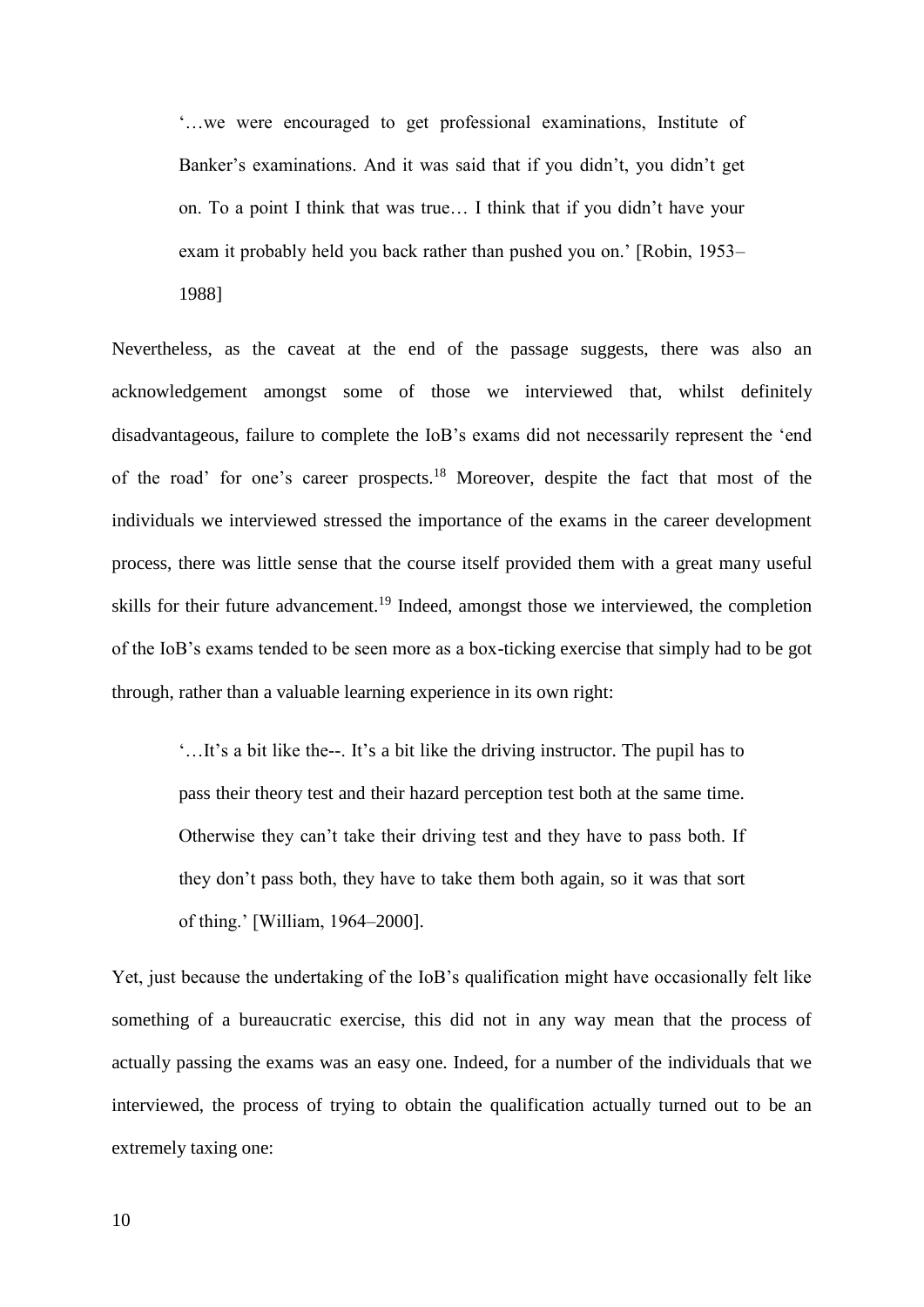'I was trying to take them, but I wasn't having much success…I'd do something like pass one and fail one so I had to start again…I think I finally qualified, oh I don't know, I probably qualified when I was about thirty. It took me a long time to get the exams.' [William, 1964–2000]

Part of the reason why individuals like William found it so difficult to pass the IoB's exams was because, during this period, it was the policy of the major English clearing banks not to give candidates any time off to study for the qualification (Seal and Croft, 1997: 67). As a result, those studying for the exams had to somehow fit their studies in around their full-time jobs with the banks. As one of the interviewees [Barry] recalled, this typically meant that most evenings and weekends had to be devoted to studying and revising for the exams. Equally problematic was the fact that, in 1947, the 'big five' clearing banks had unanimously agreed not to allow IoB candidates a day off work on the day of their exams (Green, 1979:  $155)$ .<sup>20</sup> This, in turn, meant that it was often very hard for candidates to actually get to their exams on time, as the following interviewee recalled:

'…[there was] no incentive, in fact when I did my exams I had to go to the National Provincial Bank, as it was called then, and exams would start at six o'clock but if you hadn't balanced your till you couldn't leave the office. So on more than one occasion I'd gone to my exams at quarter past six…there was no help whatsoever.' [Brian, 1962–1996]

From a critical point of view, the fact that banks such as Barclays continued to make the actual process of studying for the IoB's so difficult says a lot about how they perceived these qualifications. In particular, it suggests that, for them, the undertaking of the IoB's qualification was as much a learning process as it was a chance for candidates to publicly demonstrate their desire to succeed and rise up the career ladder. This was certainly the

11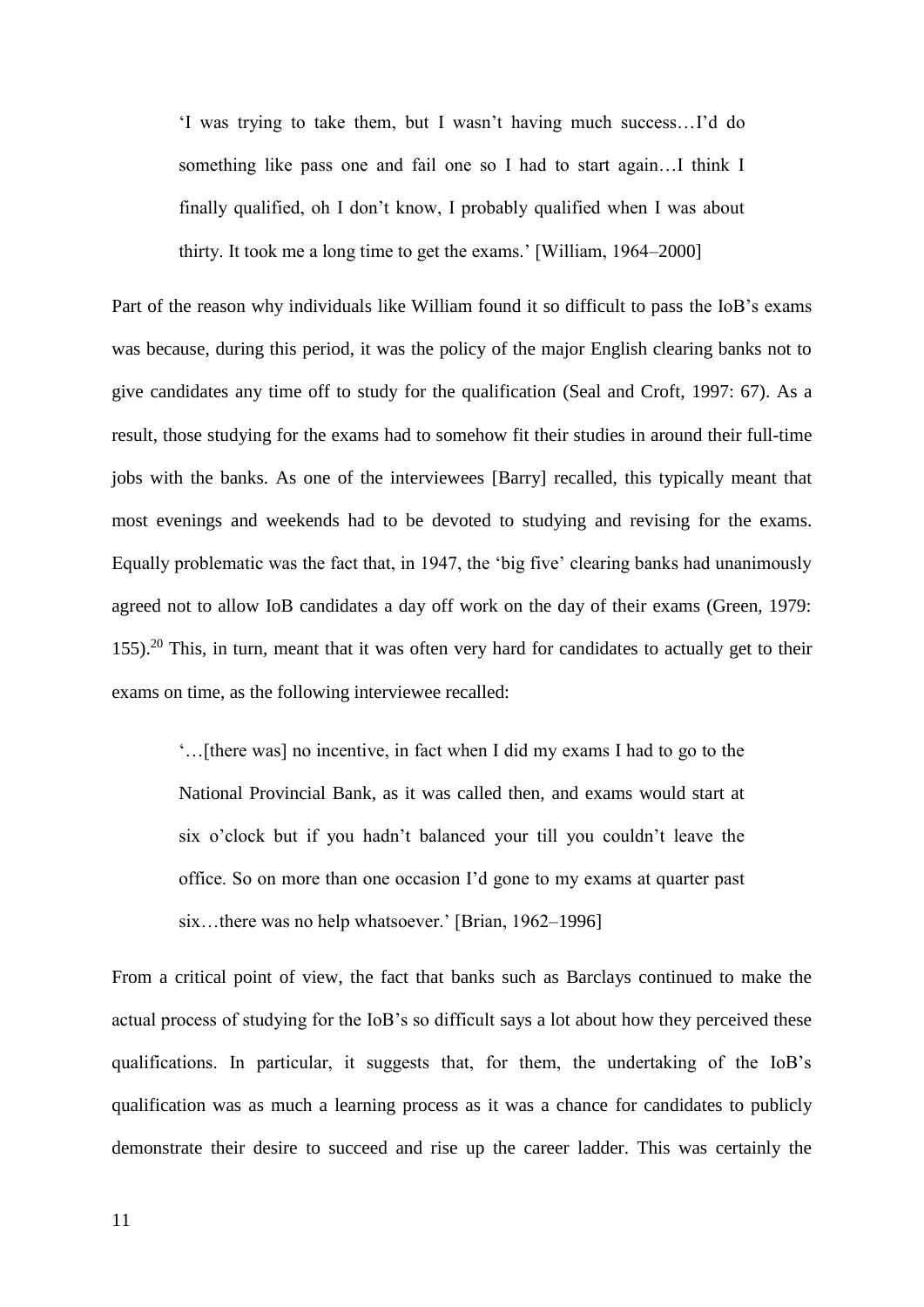stance taken by Derek E. Wilde, then Senior General Manager in Barclays, who suggested that the value of the IoB's examinations for the banking industry was that they provided an 'objective yardstick by which a young banker could demonstrate his ability — and his determination to succeed.<sup>21</sup> Likewise, it was also the view of John Tonkyn, then Assistant General Manager, who believed that an unwillingness to take the IoB's exams was a sign of laziness and 'poisonous' cynicism on the part of the employee. $2<sup>2</sup>$ 

Viewed in this way then, the IoB qualification perhaps comes to be seen less as a test of a candidate's intellect and more of an institutional 'rite of passage' (Trice and Morand, 1989) that all ambitious young workers had to pass through in order to be considered for promotion up the career hierarchy. Indeed, given the obstacles that those who wanted to obtain this certificate had to overcome simply to sit the exams, it is perhaps best to think of the IoB's qualification more as a test of a candidate's diligence, self-discipline and, above all else, their commitment to the 'very idea of the career' (McKinlay, 2002: 597). In this respect, therefore, the IoB's qualification can be regarded as important component of the traditional, paternalistic career-for-life employment model described previously in this article.

## **Internal Training**

Prior to the outbreak of World War II, England's 'big five' clearing banks typically devoted little attention to the provision of systematic internal training opportunities for their staff.<sup>23</sup> Moreover, even when some form of internal training was provided, it was generally done in a fairly haphazard manner and usually had little impact upon the career prospects of those who participated (McKinlay, 2013: 433; Storey 1995: 40–1). As a result, most occupational learning tended to take place informally, with the expectation being that staff would just 'pick things up' on the job. $24$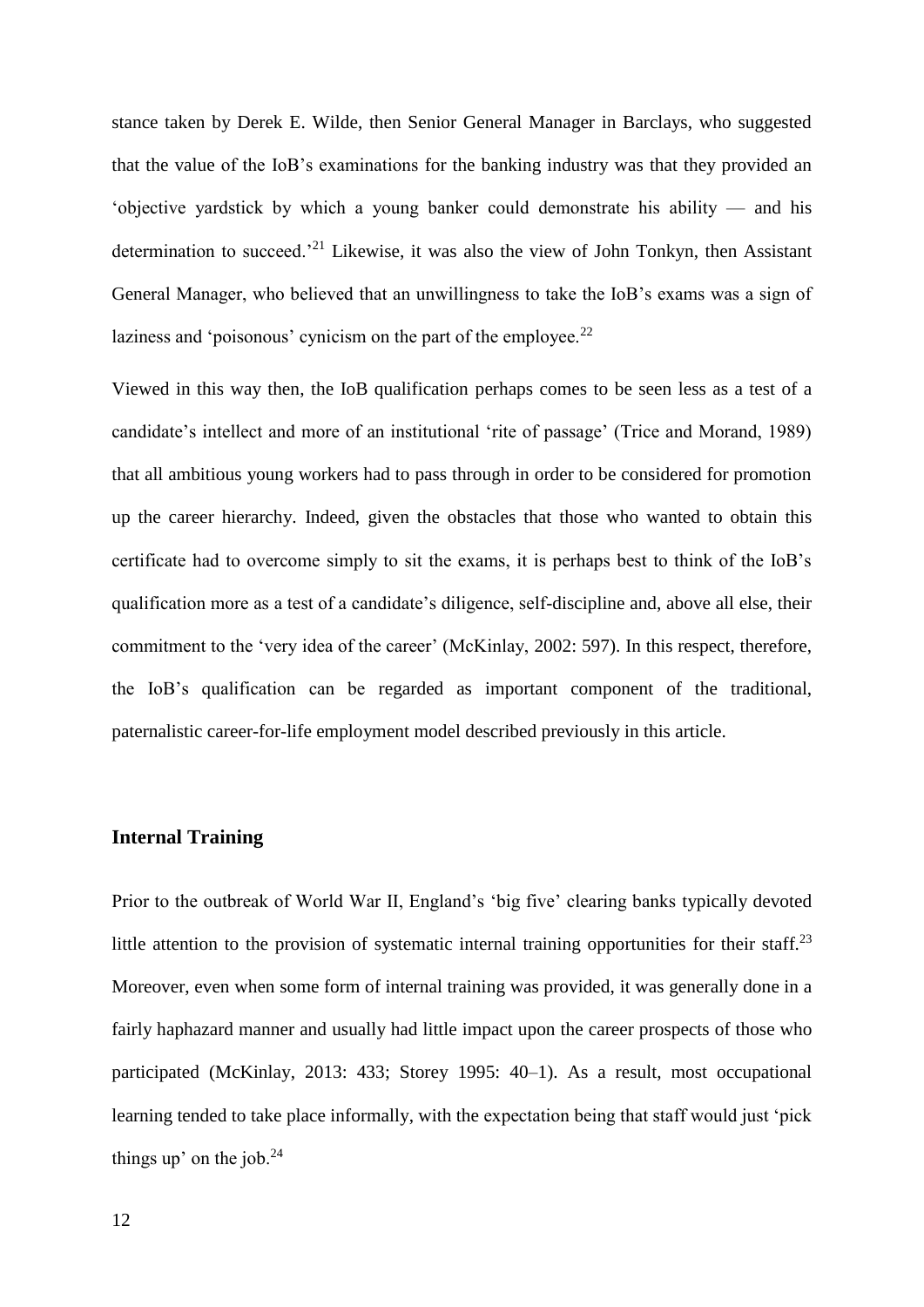All this began to change, however, from the late 1940s onwards as the 'big five' to gradually reconsider their attitudes towards the provision of internal training opportunities (Hollow, 2017a).

Numerous reasons can be put forward to explain this shift in attitude. On the one hand, this was a period in which the general quality of British management — and management training — was coming under increasing scrutiny in the face of stiffer competition from overseas firms (Granick, 1972; Millar, 1979; Raven, 1989). Equally as important, the cozy, bureaucratic and protected monopoly that the 'big five' clearing banks had previously enjoyed, was coming under increasing scrutiny as neo-liberal free-market thinking increasingly began to dominate economic and financial policy (Bellringer and Michie, 2014; Hollow, 2017b; King and Wood, 1999; O'Higgins, 2014). Finally, this was also a period in which Britain was slowly moving towards a generally more meritocratic employment, with professional qualifications and transferable experiences starting to count for more than personal connections and company loyalty (Reed and Anthony, 1992; Robinson and Manacorda, 1997; Storey, 1995).

Within Barclays, evidence of this shift in attitude was reflected by the decision to set up a series of 'refresher' courses during 1946 and 1947 for employees returning from armed service in order to reacquaint them with the basic skills of banking and to help ease their transition back into working life (Ackrill and Hannah, 2001: 127). A new permanent residential training center was also established at Wimbledon (SW London) in 1946, with further facilities at Ashdown Park (Sussex) and Teddington (SW London) also set up in the following years.<sup>25</sup>

At first, the range of courses on offer at these training centers was fairly limited, with one course on routine bank work and one on securities procedures being the only options available (Ackrill and Hannah, 2001: 350). However, as the number of training facilities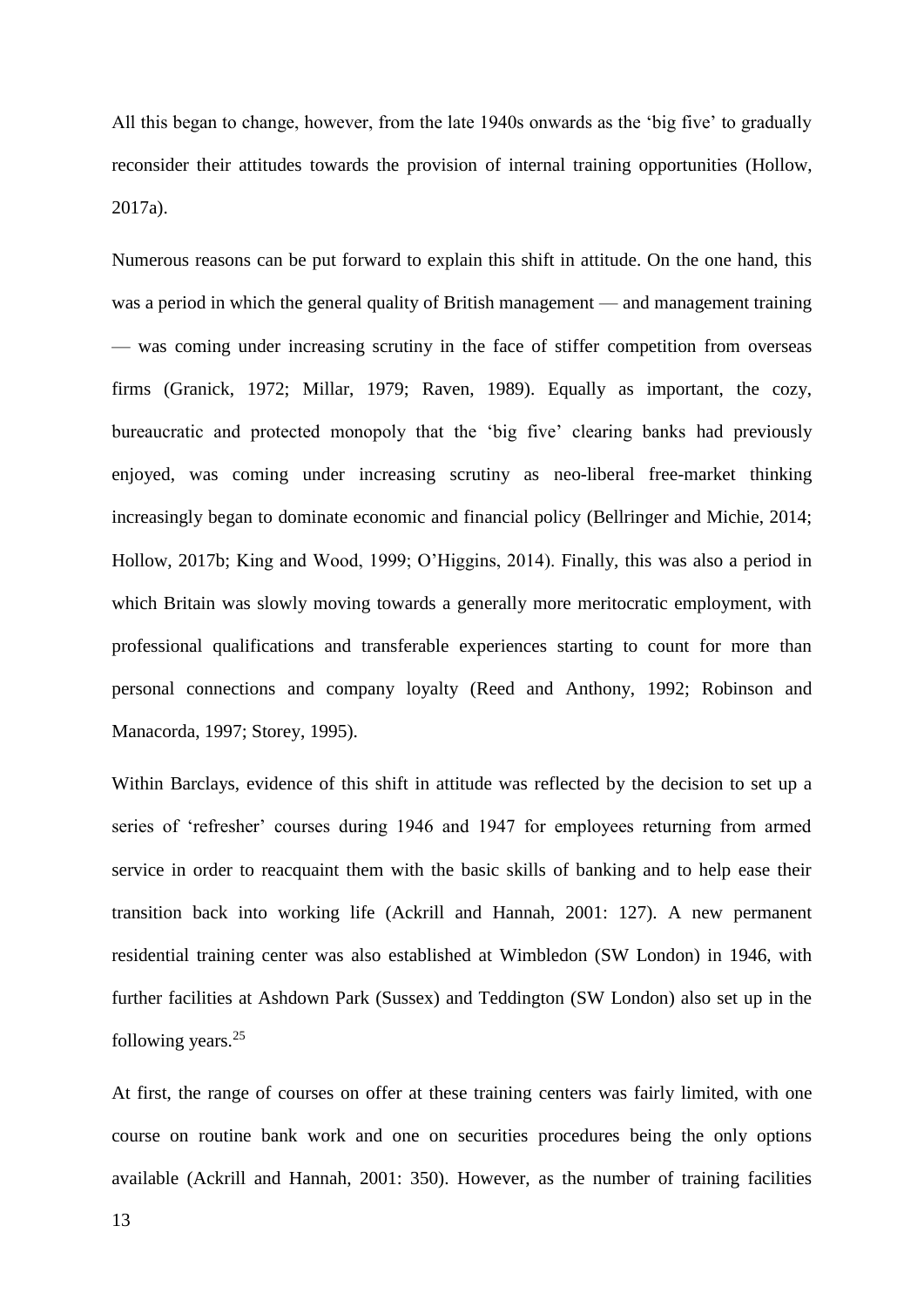increased, so too did the number of courses, till by the 1970s Barclays was running a full range of internal training courses, including: Principles of Lending, Senior Management Development, Senior Securities, International Advanced Corporate Financial Analysis, Corporate Finance, Farming Finance, Industrial Relations and Audio Typing.<sup>26</sup> In most cases, these courses would last a number of days (a number of the more intensive courses actually lasted for four weeks), with participants expected to stay overnight in the residential facilities provided at the different training centers operated by Barclays.<sup>27</sup>

Initially, the teaching philosophy adopted on the internal courses set up by Barclays was fairly conservative and 'by-the-book', with instructors expected to stick rigidly to the training manuals that they were provided with.<sup>28</sup> Indeed, there was even a joke within Barclays that one could walk from one classroom to the next 'without missing a word of the identical lectures' (Ackrill and Hannah, 2001: 350). By the start of the 1970s, however, the teaching methods used on the courses had started to become a bit more varied, with films, case studies and scenario-based group work all utilized to assist in the learning process.<sup>29</sup> In addition to this, there is also evidence that, on some of the more senior-level courses, attempts were starting to be made to replicate some of the more innovative group-based teaching methods that were increasingly being used in the burgeoning management and leadership training industries (Wilson and Thomson, 2009: 161–4):

'I was away for about three weeks doing all sort of stupid things that they do on management courses, you know, building a raft, floating over a canyon, all sort of stupid--. We used to have a tournament called the royal tournament where navy crews would dismantle guns, carry the parts over a wall, re-assemble the guns and fire it and we had to do that.' [William, 1964–2000]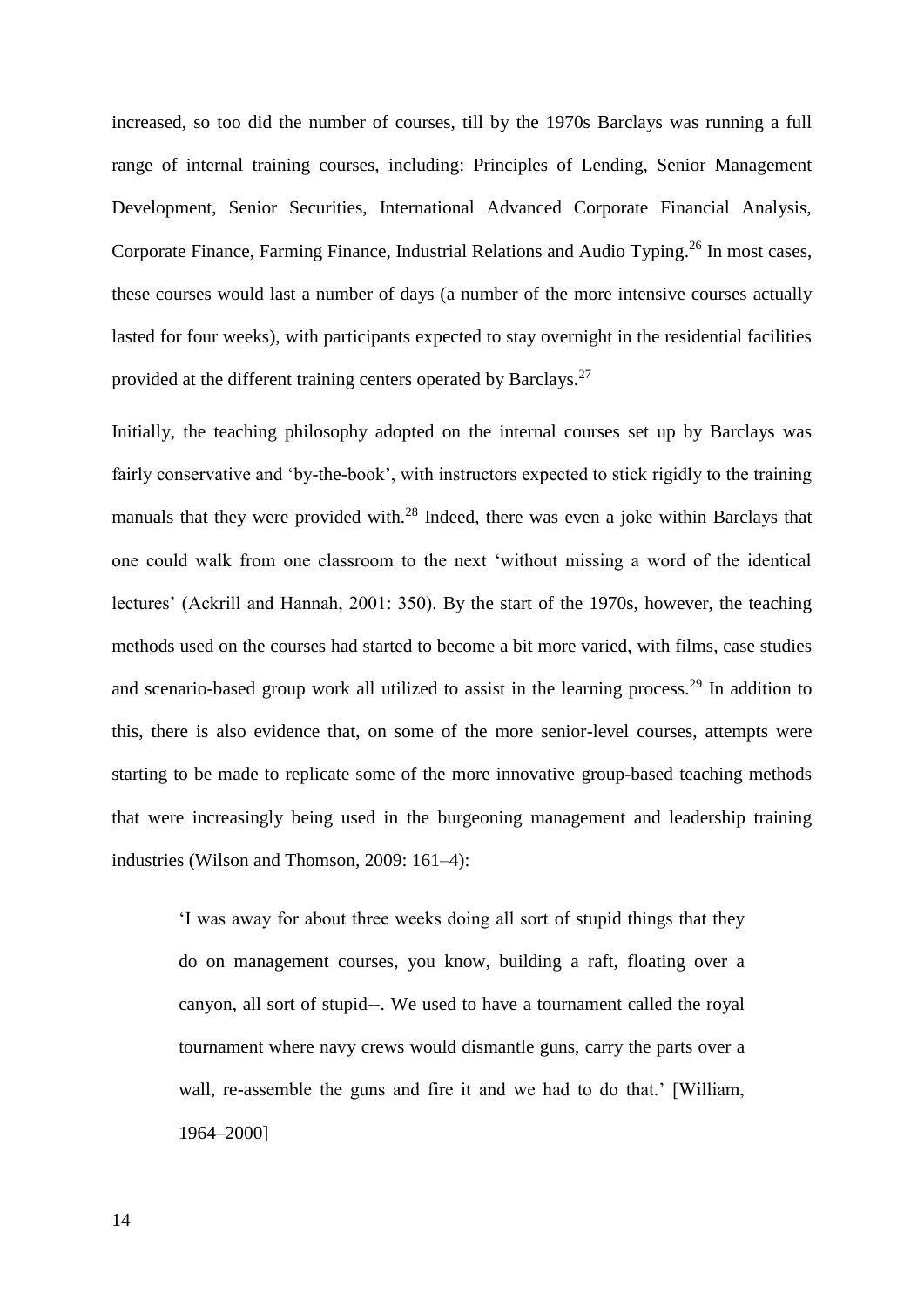Content-wise, the focus of the courses that Barclays ran during this period varied quite considerably. For the foundation courses, the emphasis tended to be directed towards teaching participants the skills that they would need in order to be successful in their specific roles within the bank, as the individuals we interviewed recalled:

'…they'd teach you all the basics in banking, how to operate these accounting machines, how to [do] all the jobs that you were learning to do.' [Barry, 1959–1997]

'…basically [they'd] teach you how to lend, what you should do and what you shouldn't do…' [Robin, 1953–1988]

By contrast, in the more senior-level courses, the content tended to become a bit more theoretical, with the hope being that students would come away with an appreciation not only of *how* to do certain things, but also an understanding of *why* they did them in that way.<sup>30</sup> As a result, these courses tended to involve greater levels of reading and discussion than the more 'hands-on' foundation courses.<sup>31</sup>

How effective these different kinds of courses actually proved in terms of imparting knowledge to those who participated in them is, of course, difficult establish with any degree of certainty. Unsurprisingly, the Barclays' hierarchy was firmly of the opinion that there courses were highly effective at teaching employees a range of new skills, boasting in one publication that '…at least nine out of ten young students leaving Wimbledon do so uplifted by the fact that now they know a good deal which hitherto was dark to them.<sup>32</sup> However, based upon the interviews we conducted, there did seem to be a sense that a lot of what was taught on these courses was content that participants were already familiar with:

'…a lot of it was stuff you'd learnt already, but it was cementing the knowledge and confirming that what you'd learnt on the ground was

15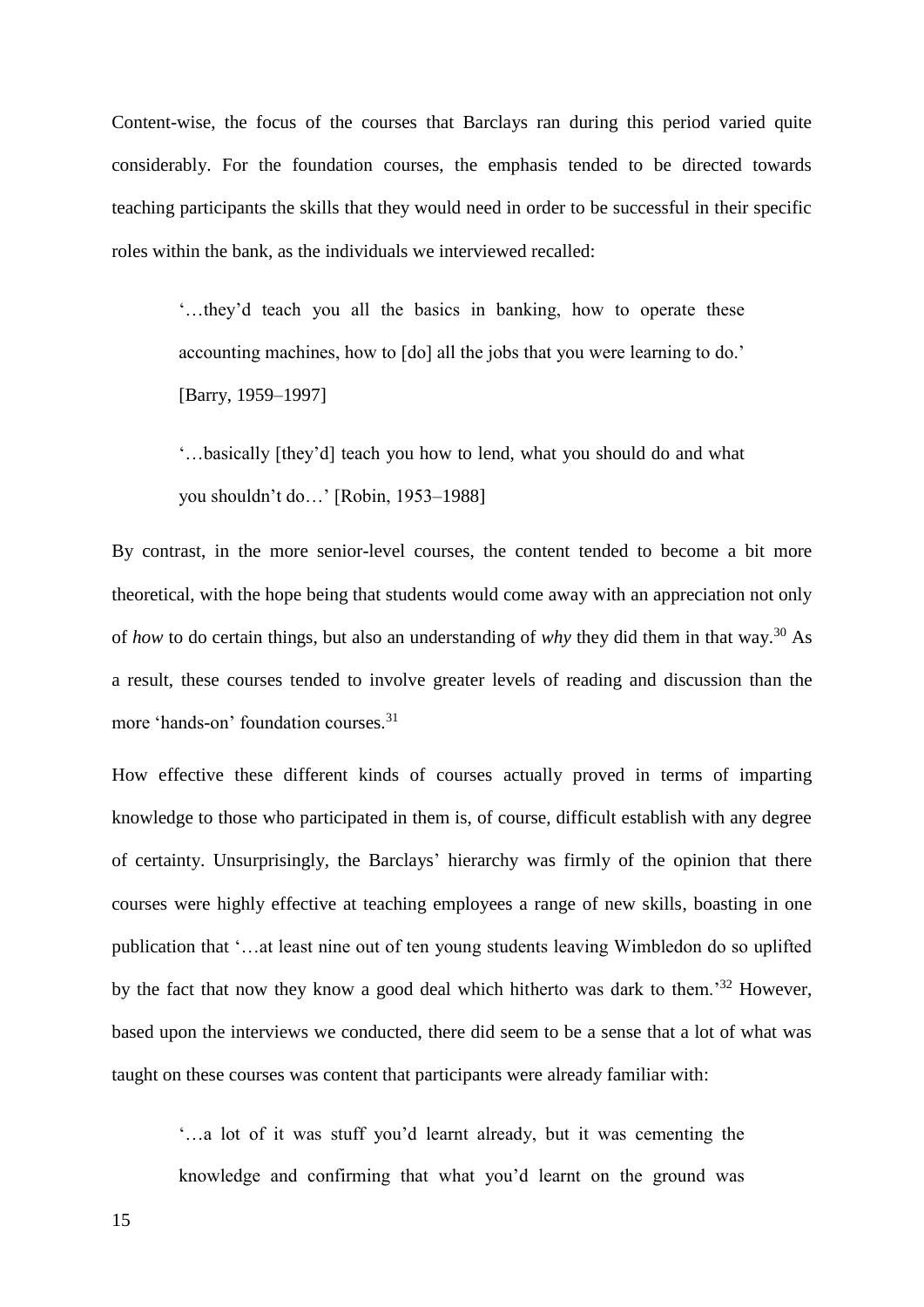actually what the bank wanted to do with some twists that changed your view.' [Barry, 1959–1997]

Whatever the actual educational worth of these internal training courses, however, it is clear that they were beginning to play an increasingly important role in the career development process within Barclays Bank during this period. Recruitment booklets started to outline how different training courses could help 'fast-track' people along different career routes, whilst details of the training courses that an individual had attended also started to appear on the standard Annual Staff Assessment forms that were produced for each Barclays' employee.<sup>33</sup> Similarly, during annual staff appraisal meetings, members of staff began to be pushed into thinking about whether they might 'benefit from any course or instruction', suggesting that this was starting to become a key factor in decisions about career progression.<sup>34</sup>

Yet, despite these changes, it is fair to say that many of the assumptions that had underpinned the 'traditional' Barclays' career model continued to remain the same. For one thing, the fact that so much of what was taught on these courses was specific only to Barclays, inevitably helped to support the sorts of closed internal labor markets that had dominated prior to World War II, as employees continued to find it hard to move between banks or into other industries (Seal and Croft, 1997: 69–70). Moreover, despite their seemingly meritocratic façade, there was still a distinctly 'disciplinary' element to the courses put on Barclays, with the expectation being that instructors would make note of the levels of enthusiasm and 'corporate pride' shown by individual students.<sup>35</sup> Finally, though career mobility was certainly enhanced by the options provided by these courses, it was still the case that those with family connections and/or the right sort of contacts were able to largely bypass these sorts of training requirements and enter the organization at a more senior level.

Overall, then, what seems to emerge from this section on the impact that the internal training courses provided by Barclays had upon the standard banking career is a somewhat muddled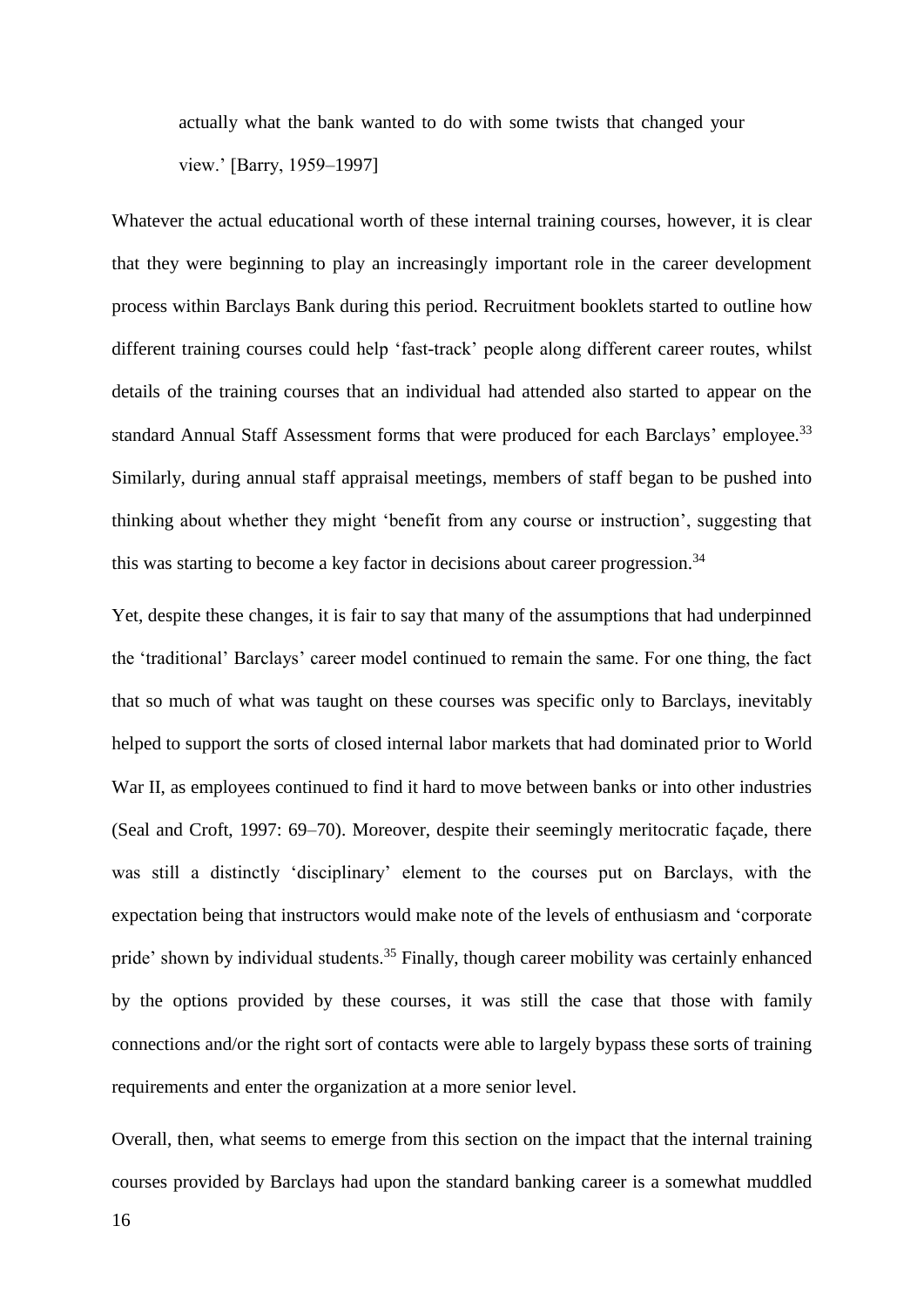picture. On the one hand, the degree to which Barclays began to invest in internal training provisions over this period does seem to suggest that, like many of their competitors (Storey et al., 1997: 34), they were starting to recognize the value of providing more transparent employment structures that would allow those with the necessary drive and intellect the chance to rise up the career ladder faster than they might have previously done. However, at the same time, the simple fact that so much of this training remained in-house and jobspecific, inexorably meant that banks like Barclays were still able to preserve a great deal of autonomy and maintain their authority over the working lives of their employees — just as had been the case prior to World War II (Seal and Croft, 1997: 70).

## **Informal Learning**

In the previous two sections, the emphasis has been centered on the role(s) that formal training played within Barclays during the post-World War II era; by contrast, in this following section, we will now focus our attentions on the extent to which informal learning continued to play a role in the career development process within Barclays. According to Marsick and Volpe (1999: 4), informal learning can be defined as: 'learning that is predominantly unstructured, experiential, and noninstitutional.' In contrast to formal training, informal learning happens spontaneously in everyday activities, rather than deriving from planned exercises (García-Peñalvo and Conde 2013; Marsick and Volpe, 1999). The route and pace of informal learning is also set by the individual, whereas formal learning tends to be pre-planned and the same for all (Cross, 2007). Naturally, different roles require different forms of informal learning and different organizational settings will, to varying degrees, be conducive for informal learning. For instance, at a role-level, task variation, engagement with experts and the extent to which employees encounter new situations will condition the extent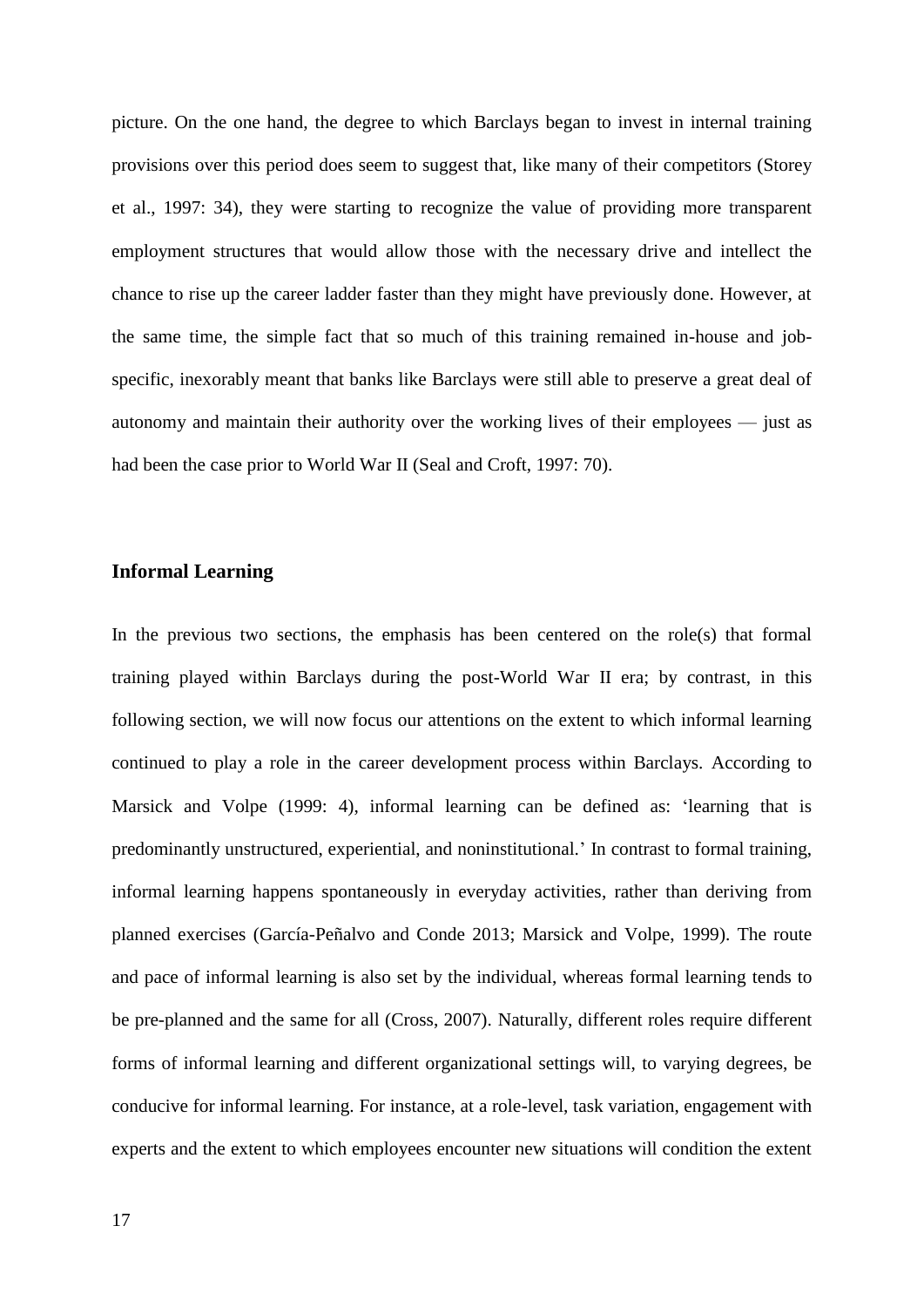to which they engage in developmental learning (Ellström, 2001; Skule 2004), while, at an organizational level, incentives, promotion criteria and job security can incentivize informal learning (Ellinger, 2005).

From a historical perspective, the subject of informal learning is one that has generally received little attention in the emerging literature on the banking career. One reason for this might be because historians have generally found it quite difficult to build up a picture of the informal working practices undertaken by employees from standard archival sources (Hansen, 2012; Rowlinson et al., 2014a). Our research has sought to overcome this epistemological obstacle by adopting a mixed methods approach that utilizes oral testimony in order to get an insight into some of the undocumented practices that took place within Barclays during this period.

Before turning to look at the role of informal learning in the Barclays' career development process, however, it is first necessary to briefly discuss the centrality of business lending to the banking career (Vik, 2014: 91–6). This was something that was clearly highlighted during the interviews we conducted, with most of the participants voluntarily bringing up the subject of business lending and the status it was afforded inside Barclays:

'I don't say this in a self-satisfied way, but when I retired I had a discretion of a million pounds. I could lend a million pounds to anybody I chose. There were conditions, but I could do that.' [Lance, 1956–1995]

As the above passage indicates, for those employed by Barclays, the act of lending came to be seen as both a source of authority and a 'badge of distinction' that distinguished one from one's peers (Sennett, 2008: 245). Indeed, in many respects it signaled the extent to which bank staff were trusted by the bank, with the assumption being that the greater the lending discretion, the more the bank trusted in your skills: '…the individual was entrusted...I was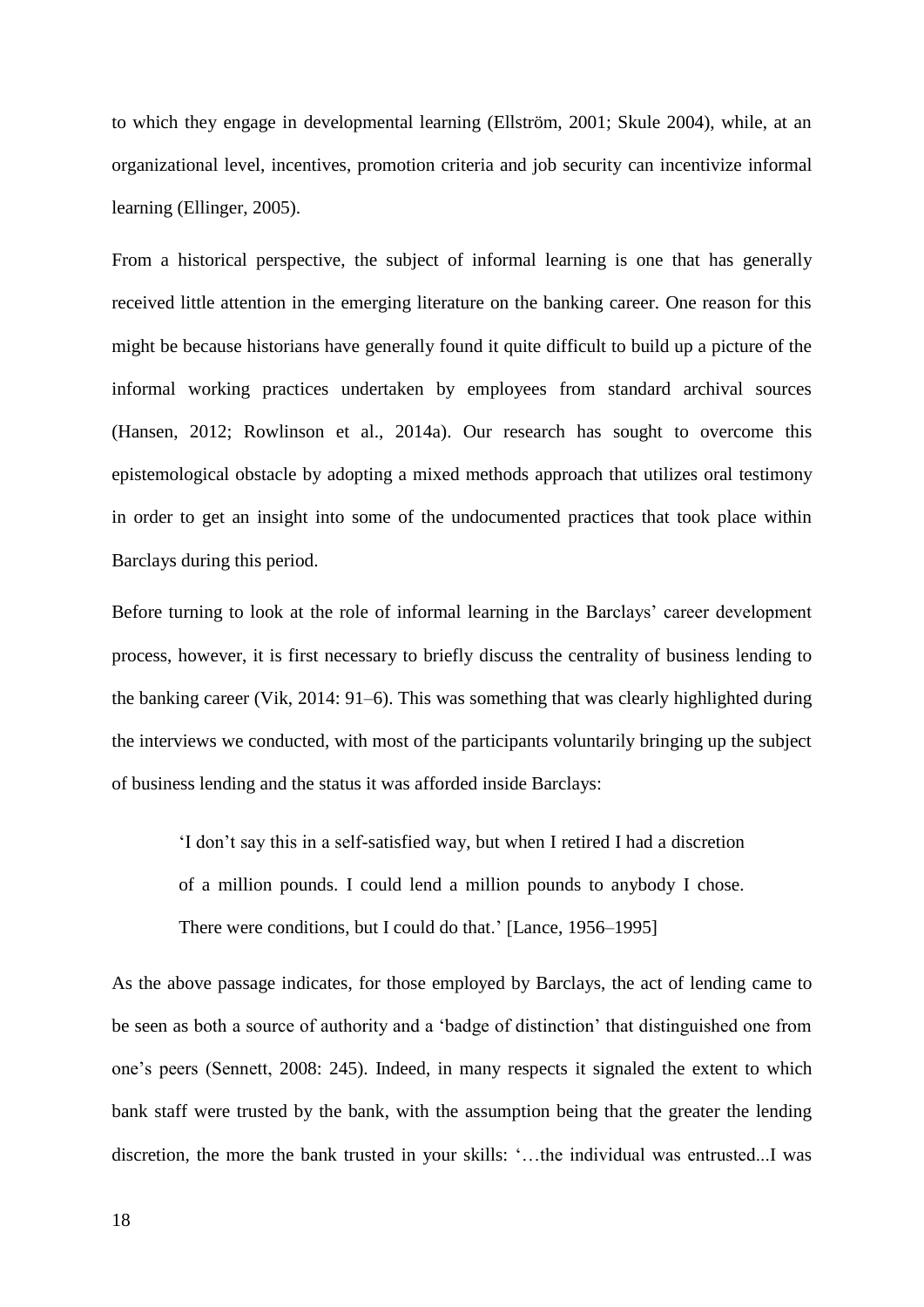trusted to lend' [Brian, 1962–1996]. Conversely, being granted only modest lending discretionary limits or, worse, having such discretions removed were seen as signs that the bank did not have confidence in your skills:

'If you were a manager who lost lots of money, you know, particularly within your discretion, as it was called, then, er, you were likely to be in big trouble and would never be promoted again. You'd be probably moved to a less challenging branch or moved out of branch banking all together and sent to a remote corner of stationery department [laughs].' [Carl, 1968- 2000]

The fact that business lending was considered to be of such importance had clear implications for the skills and learning that ambitious employees required. As noted in the section on inhouse and external training, some of these skills could be acquired through formal training methods, such as: management accounting, cash flow projections and loan appraisal methods (e.g. PARSER). However, the skills required in the underwriting of loans could not solely be acquired through formal training. Employees had also to develop tacit skills such as the ability to make instinctive judgement calls, as suggested by the quote below:

'I mean you try and get a feeling of the person and from that basically I suppose, "do I trust he has the ability to repay?", because so often you'll find that people have got into troubles with their debts… Some of it is a gut feeling, but a lot of it is based on experience.' [Robin, 1953-1988]

As illustrated by the above passage, the ability to lend effectively depended on accumulating a catalogue of first- and second-hand experiences of different lending scenarios, as well as skills in judging and managing interpersonal relationships. These sorts of skills are indicative of so-called 'tacit' knowledge. According to Eraut (2000: 121) such knowledge is especially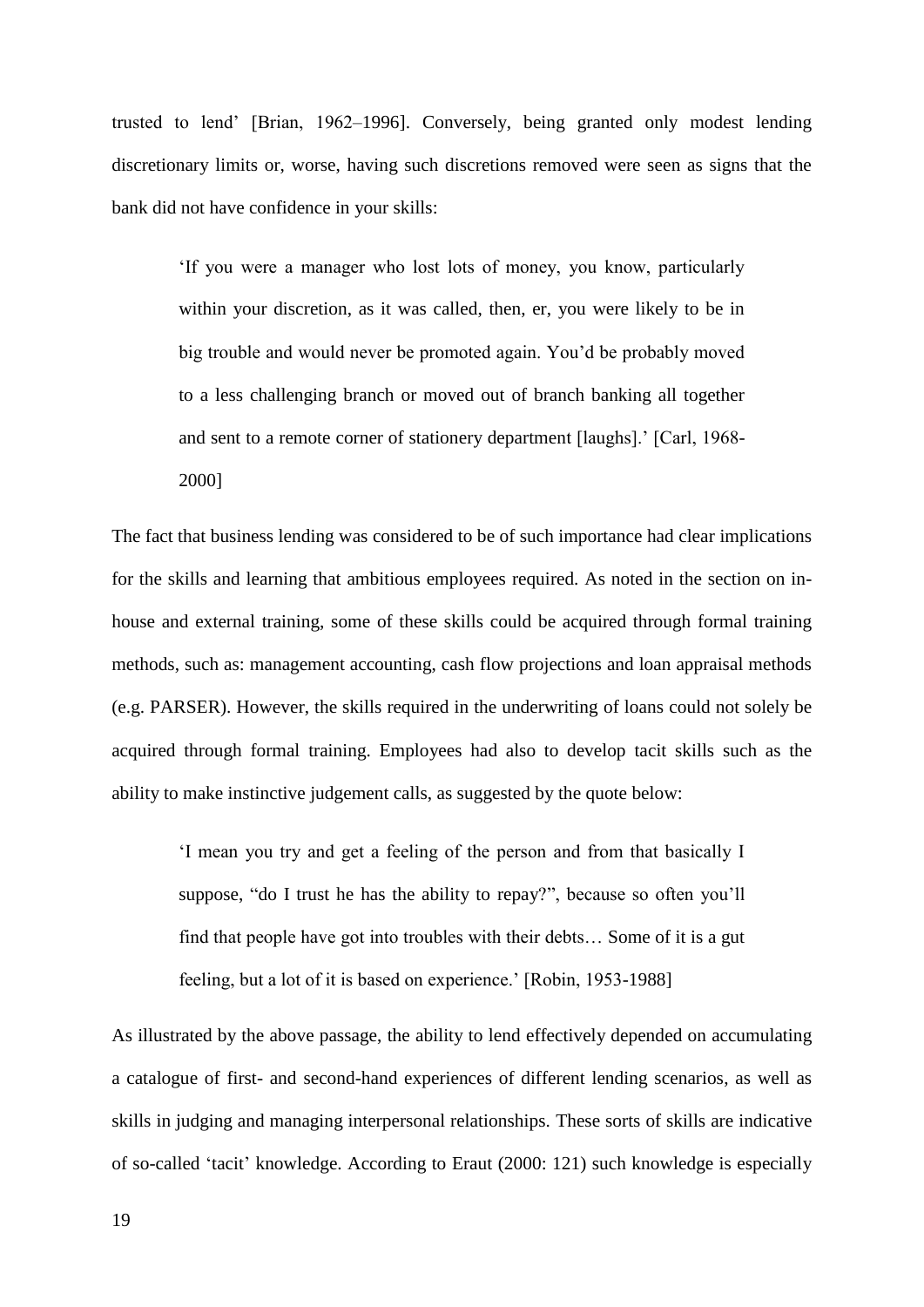important in terms of understanding people, which in turn conditions how one deals with situations: '…one does not often have to put knowledge of people into words unless it is a specific part of one's job, and one might find it difficult to do so.'

Within Barclays, the learning of these skills was heavily embedded within the standard banking career trajectory. As mentioned previously, there was a strong emphasis in Barclays on promoting from within, with the expectation being that individuals would enter Barclays as junior clerks and then work their way up to branch management and above (Seltzer, 2004: 239–40). As a result, most employees got to experience and observe a wide range of different roles within the Bank:

'…one of the main jobs for the junior was…the remittances. That's the cheques that have been paid in that aren't drawn on your branch that have to be sent to clearing. After that, you would then go on the counter and you worked your way up and then became a first cashier responsible for all the cashiers. And so then you worked your way through from a junior securities role to a senior securities role and after that you would get your first appointment as a manager or a manager's assistant, which was the norm.' [Henry, 1965-1997]

In addition to this linear mobility, a number of the interviewees also recalled working in roles external to the branch involving controlling and supervising branch activities, including working on inspection teams and in regional lending control:

'Then I was called to work in our regional office as a--. Well, today the title would be credit analyst. So you'd look at all the advances which had come to the local head office. The big ones you'd take down to the directors with your comments and your analysis and then they'd frequently tell you to do

20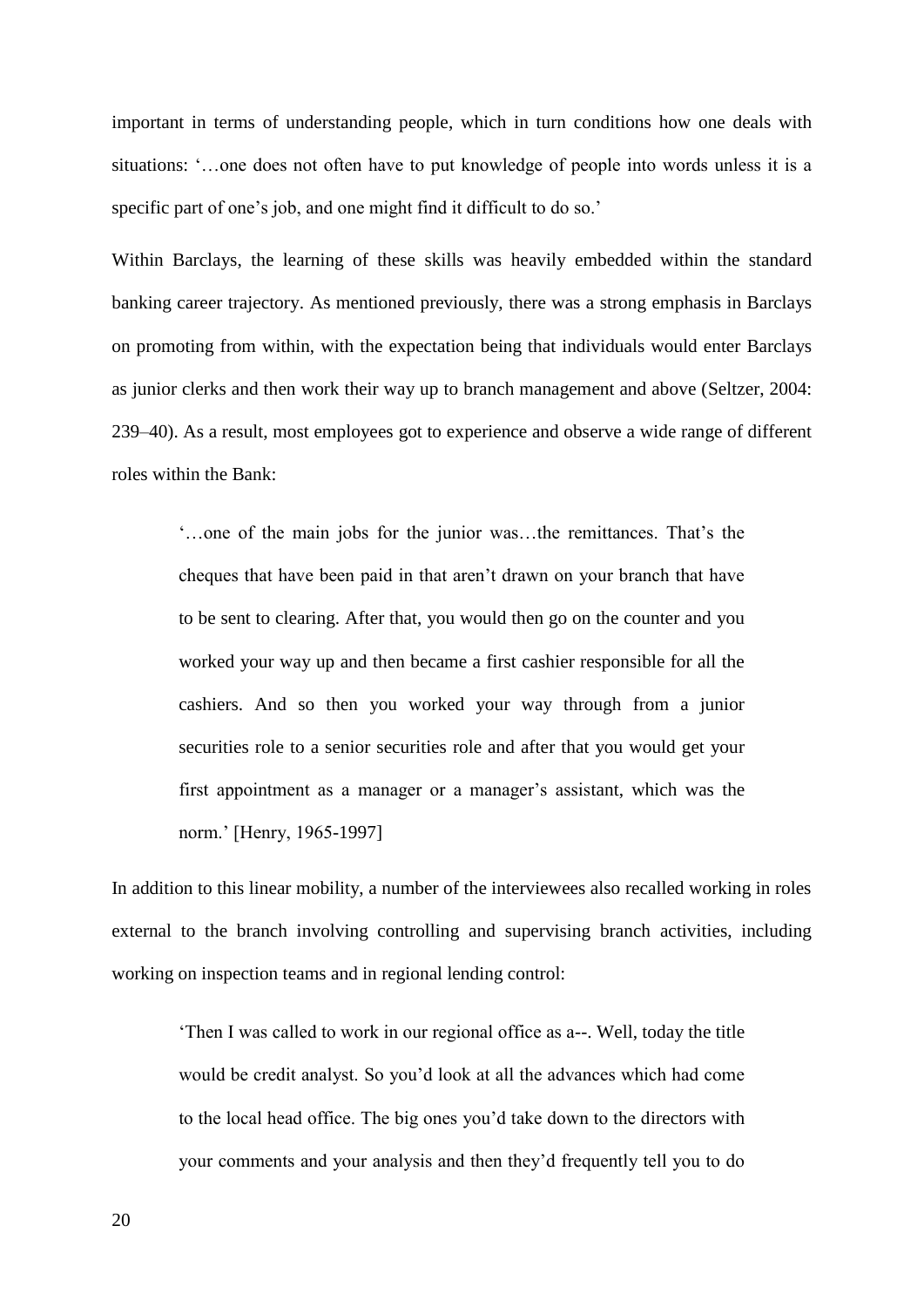the report and you'd do the report and they'd sign it. So that was a great place for training and learning the skill of banking which is quite complex.'

[Brian, 1962-1996]

Of course, as Wilkinson (1995) notes, one reason why banks such as Barclays favored job rotation was because of the diverse and varied nature of branch work at this time. In addition to this, it also helped to indoctrinate employees into the culture of the Bank (Ackrill and Hannah, 2001: 63). However, by far and away its most valuable contribution was the extent to which it equipped Barclays' employees with the sort of informally-acquired skills that they would need to move up the career ladder.

Another important source of informal learning that was also mentioned by some of the interviewees was learning under the tutelage of more senior managers:

'I learnt a lot there because of the variety [of] industry that there was there and because of a really excellent boss. He was one of the best bankers I know in terms of his judgement. Judgement of people, judgement of a lending proposition. I realised that I've said a lot about lending, but you got to bear in mind that until comparatively recently, the process of, the business of lending money was the big money earner so it figured large. It was all done or intermediated at branch level. Because even if it was a large advance beyond the branch manager's discretion he was the guy who actually negotiated it and he had to recommend it.' [Lance, 1956-1995]

Thanks to such experiences, employees were able to acquire skills from more senior managers by reading their loan applications and associated correspondence, discussing lending decisions and reasoning behind them, and receiving feedback and advice.<sup>36</sup> Historically, this kind of informal learning would have been the main way that banks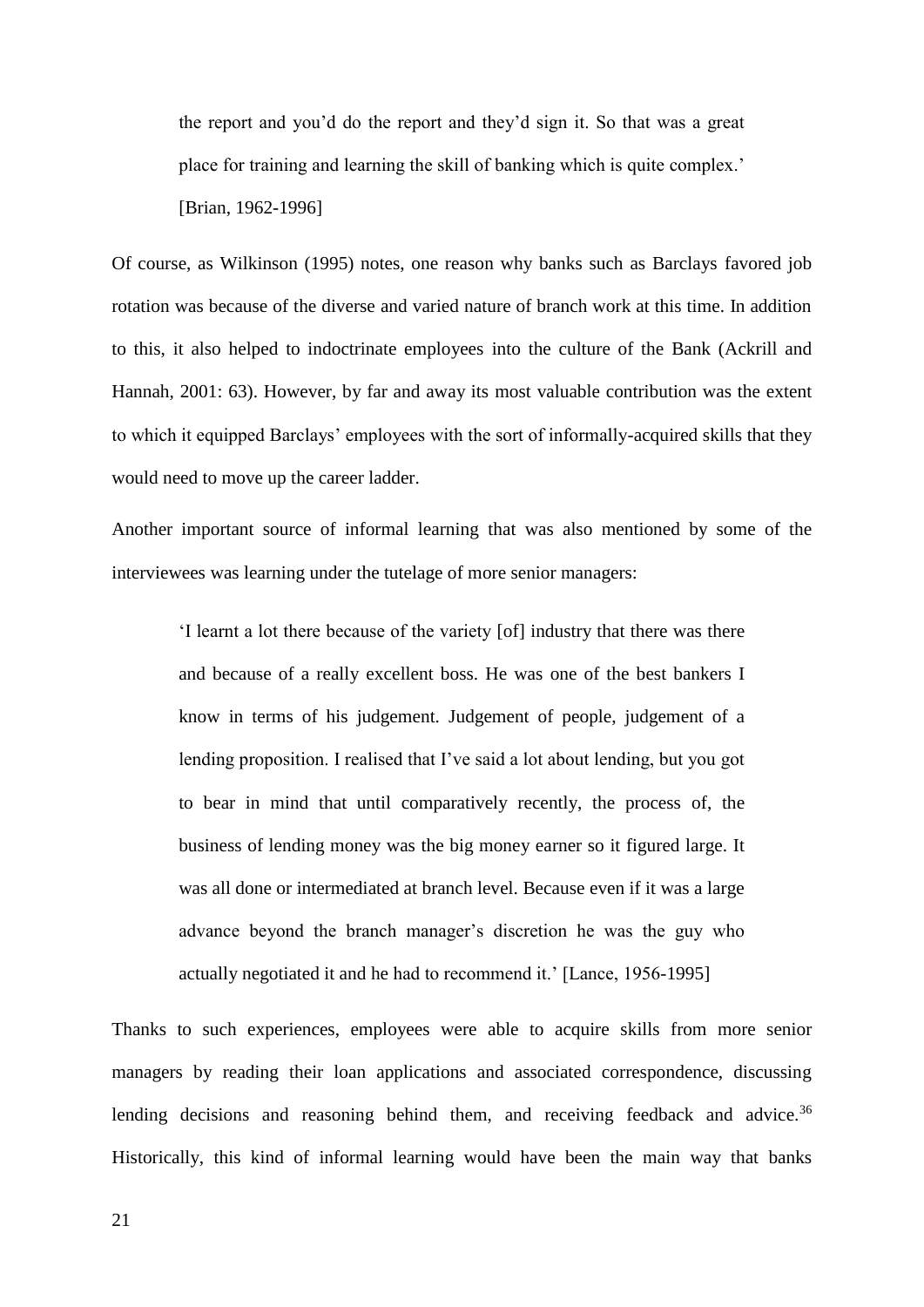educated their staff, especially prior to the wave of consolidations at the end of the nineteenth and beginning of the twentieth century (Green, 1979).

For the purposes of this article, the fact that these sorts of practices continued to play such an important role in the standard career trajectory within Barclays is revealing for a number of reasons. Firstly, it suggests that, despite the increased emphasis that was coming to be placed on formal training, 'on-the-job' experience was still regarded extremely highly. Secondly, it indicates that, whilst greater efforts were being made to introduce more open and transparent performance review procedures, there still remained a great deal about the Barclays' career model that was ad-hoc and organized on an informal basis. And, finally, the fact that so much importance was attached to knowledge that was gained through lengthy practical experience, suggests that the assumption continued to be that a career with Barclays meant a career for life.

# **Conclusion**

As the preceding paragraphs have outlined, formal training clearly played an important role in the post-World War II careers of those employed by Barclays. In terms of external training, it was widely expected that those employees with any ambitions beyond clerical posts would undertake and complete their IoB exams. At the same time, far more emphasis also came to be placed on internal training, with more and more employees undertaking a variety of different courses in the various new training facilities established by Barclays during this period. Whilst the educational value of these external and internal training courses may not always have always been up to the highest standards, they nonetheless still played an important role in the career development process by virtue of the fact that they allowed ambitious individuals to simultaneously distinguish themselves from their peers and get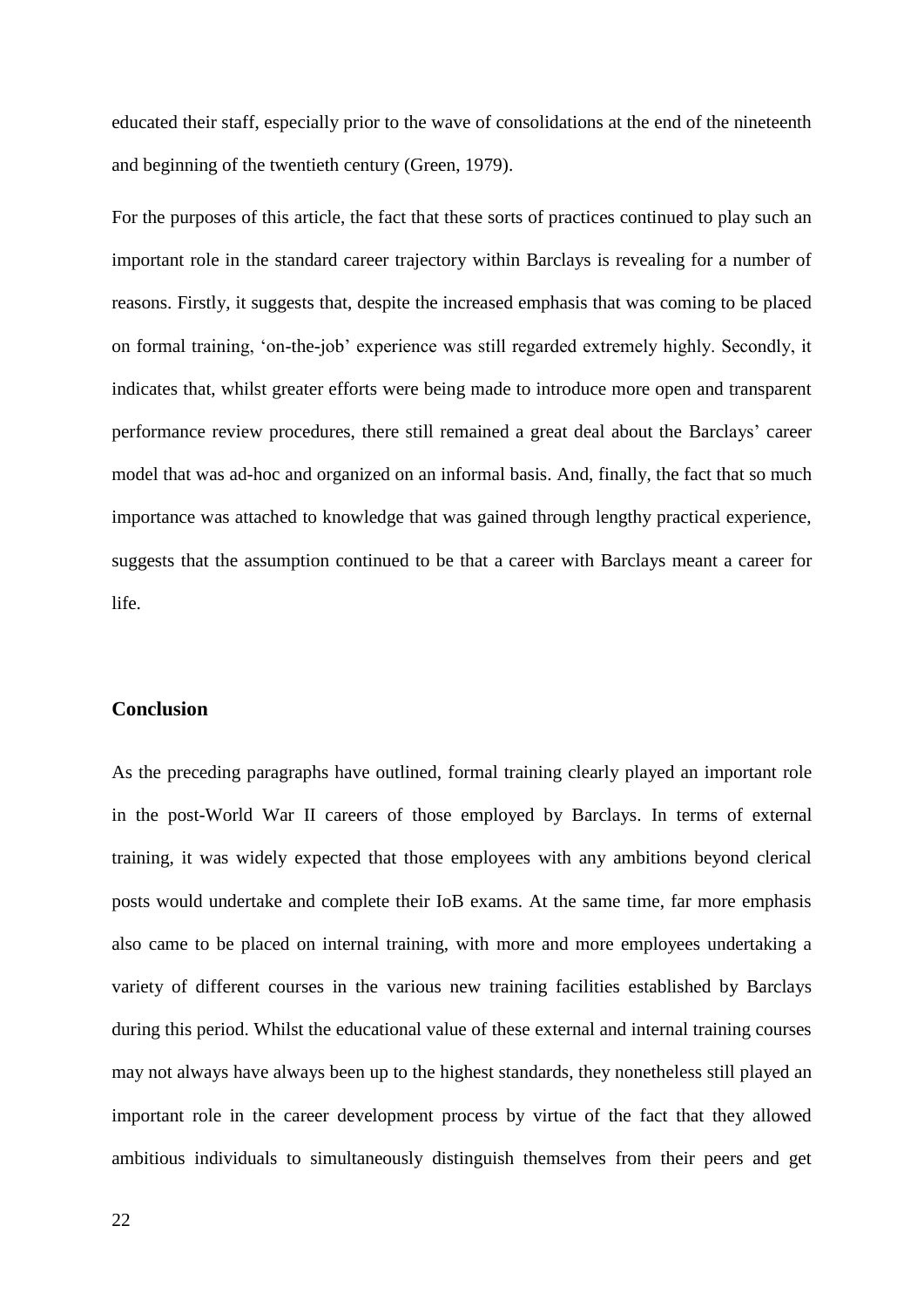noticed by their superiors. For this reason if nothing else, they ought to be treated as important components of the post-World War II banking career.

Yet, at the same time, it is also clear that formal training, on its own, did not decide who and who did not get promoted within Barclays. Likewise, it is also apparent that not all the skills that an ambitious employee required were acquirable through formal training. A large part of the reason for this was that considerable emphasis continued to be given to informal learning activities, such as on-the-job learning and mentoring by more experienced colleagues. In particular, there continued to be a great deal of importance attached to acquiring the sorts of tacit and non-standardized skills considered necessary to engage in the job of business lending. Part of the reason for this was that business lending was generally considered to be amongst the most prestigious of the tasks undertaken by the branch (Crompton, 1989: 145); partly, it was because this was a task that continued to rely heavily upon personal judgement and was therefore difficult to codify, routinize and standardize (as per Ellström, 2001). Either way, the fact that informal training continued to occupy such an important role meant that many of the assumptions and norms that had underpinned the traditional banking career model continued to hold sway (Ackrill and Hannah, 2001; McKinlay, 2013; Savage et al, 2001).

Taken together, then, what emerges from these findings is an attitude towards training that can best be described as piecemeal or fragmented. On the one hand, there is clear evidence that moves were being made within Barclays to modernize and formalize their staff development program in accordance with the organizational and administrative shifts that were taking place in a great many other industries at this time (Faulkner, Pitkethly and Child, 2002; Poole and Jenkins, 1997; Russell, 2015). However, on the other hand, there are also ample indications to suggest that Barclays still sought to protect and preserve the socially conservative, paternalist career-for-life model that had been dominant in the years prior to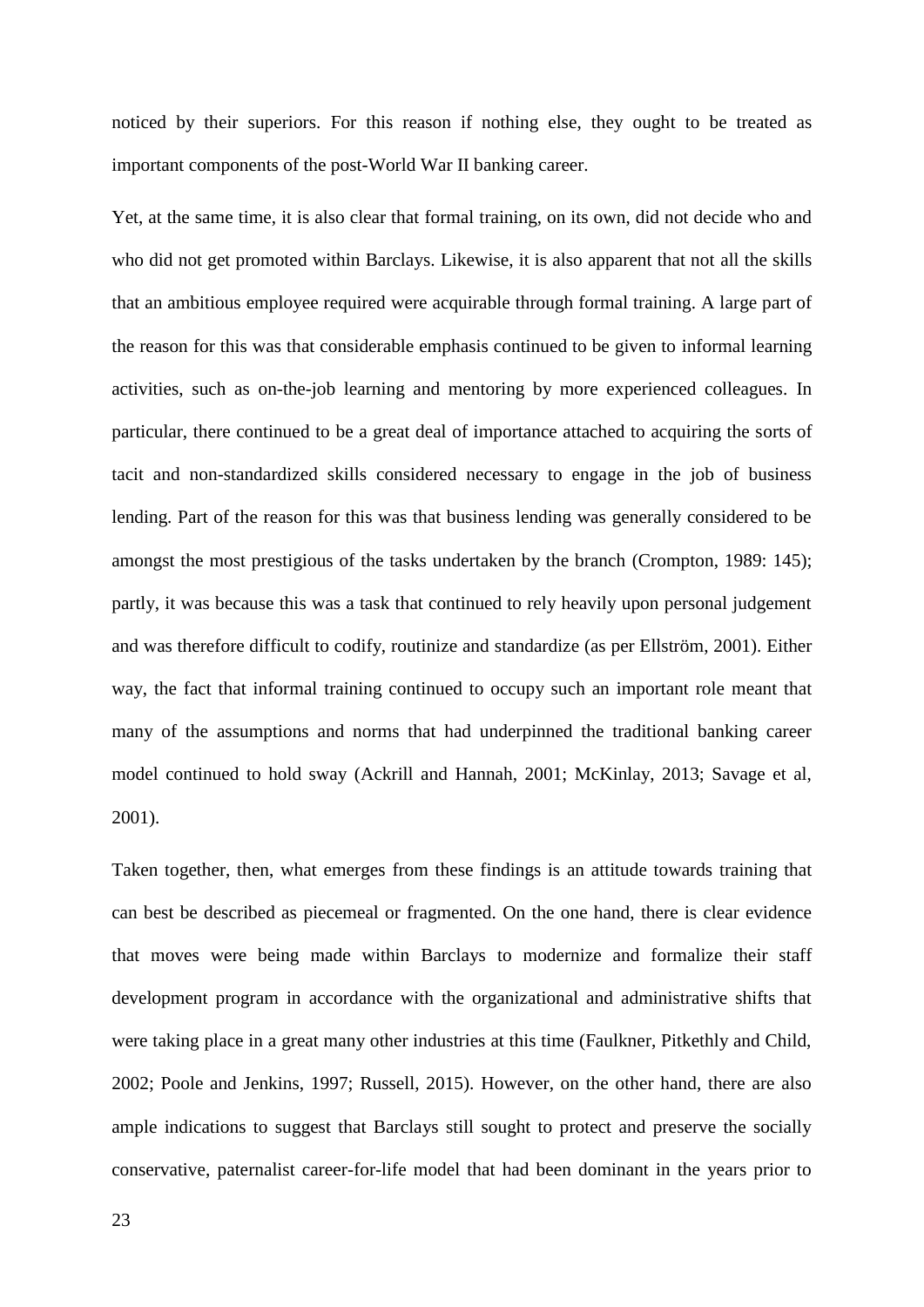World War II (Crompton, 1989; McKinlay, 2002; Storey et al., 1997). That these two strands of thought co-existed alongside one another suggests that the organizational and cultural transition that Barclays went through during this post-World War II era may not have been as smooth or as straightforward as previously assumed.

Though more work remains to be done to fully understand the wider applicability of these conclusions, it does appear as if some of the shifts and trends identified in this study of Baclays might have been mirrored by some of the other British banks during this period. For instance, we know that, between 1945 and 1948, all but one of the UK's major clearing banks opened their own internal training colleges and that staff training became far more organized during this post-World War II era.<sup>37</sup> Likewise, we also know that far more bank employees began undertaking degrees and other higher education qualifications during this period, both with the IoB and with other educational institutions (Cressey and Scott, 1992; Vik, 2016; Wilkinson, 1995). What remains to be investigated, however, is how far these transformations in training provisions actually impacted upon the career paths and promotion prospects of those working in the British banking industry during this period. Our hope is that this paper will act as a springboard for further research in this area.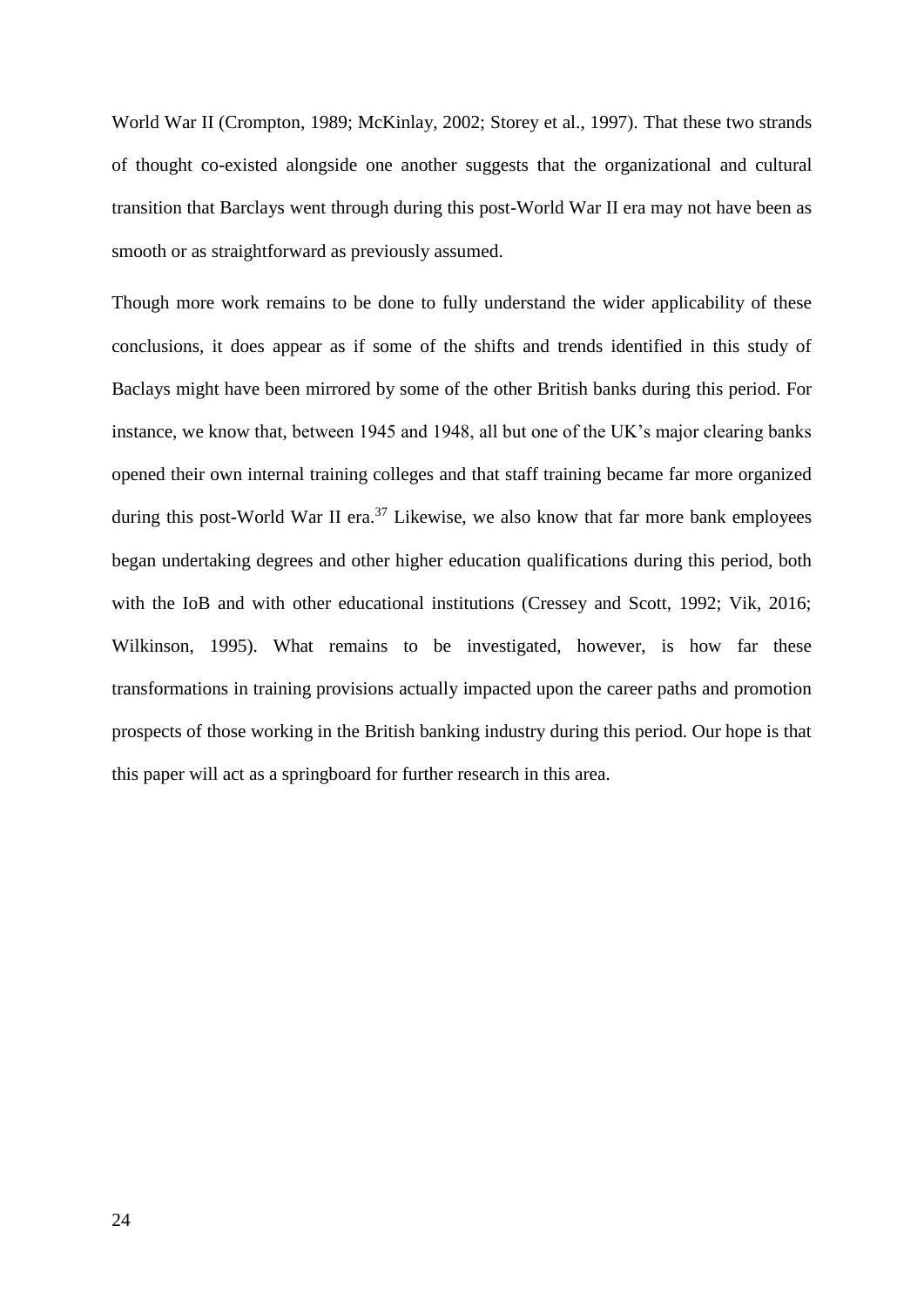# **Reference List**

- Ackrill, Margaret, and Leslie Hannah. 2001. *Barclays: The business of banking, 1690-1996*. Cambridge: Cambridge University Press.
- Althauser, Robert P. 1989. "Internal Labor Markets." *Annual Review of Sociology* 15: 143– 61.
- Baron, James N., Alison Davis-Blake, and William T. Bielby. 1986. "The structure of opportunity: How promotion ladders vary within and among organizations." *Administrative Science Quarterly* 31: 248–73.
- Bátiz-Lazo, Bernardo, Tobias Karlsson, and Björn Thodenius. 2014. "The Origins of the Cashless Society: Cash Dispensers, Direct to Account Payments and the Development of on-Line Real-Time Networks, C. 1965-1985." *Essays in Economic & Business History* 32: 100–37.
- Bellringer, Christopher, and Ranald Michie. 2014. "Big Bang in the City of London: An intentional revolution or an accident?." *Financial History Review* 21(2): 111–37.
- Booth, Alan. 2004. "Technical change in branch banking at the Midland Bank, 1945–75." *Accounting, Business & Financial History* 14(3): 277–300.
- Bond, Ian. 2016. "The British Banking Population: 1790–1982." In *Complexity and Crisis in the Financial System: Critical Perspectives on the Evolution of American and British Banking*, eds. Matthew Hollow, Folarin Akinbami and Ranald Michie, 85–117, Cheltenham: Edward Elgar.
- Broek, Diane van den. 2011. "Strapping, as well as numerate: Occupational identity, masculinity and the aesthetics of nineteenth-century banking." *Business History* 53(3): 289-301.
- Cassis, Youssef. 1994. *City Bankers, 1890–1914*. Cambridge: Cambridge University Press.
- Cassis, Youssef. 2013. "Private banks and the onset of the corporate economy." In *The World of Private Banking*, eds. Iain L. Fraser, Monika Pohle Fraser, Philip L. Cottrell, and Youssef Cassis, 43–59, London: Ashgate.
- Collins, Michael. 1988. *Money and Banking in the UK: A history*. London: Routledge.
- Collins, Michael. 1995. "The growth of the firm in the domestic banking sector." In *Business and Enterprise in Modern Britiain*, eds. M. Kirby and M. Rose, 263–85, London: Routledge.
- Colvin, Christopher L. 2015. "The past, present and future of banking history." QUCEH Working Paper Series, No. 15-05.
- Conlon, Thomas J. 2004. "A review of the informal learning literature, theory and implications for practice in developing global professional competence." *Journal of European Industrial Training* 28(2/3/4), 283-295.
- Cressey, Peter, and Peter Scott. 1992. "Employment, technology and industrial relations in the UK clearing banks: is the honeymoon over?." *New Technology, Work and Employment* 7(2): 83–96.
- Crompton, Rosemary. 1989. "Women in banking: continuity and change since the Second World War." *Work, Employment & Society* 3(2): 141–56.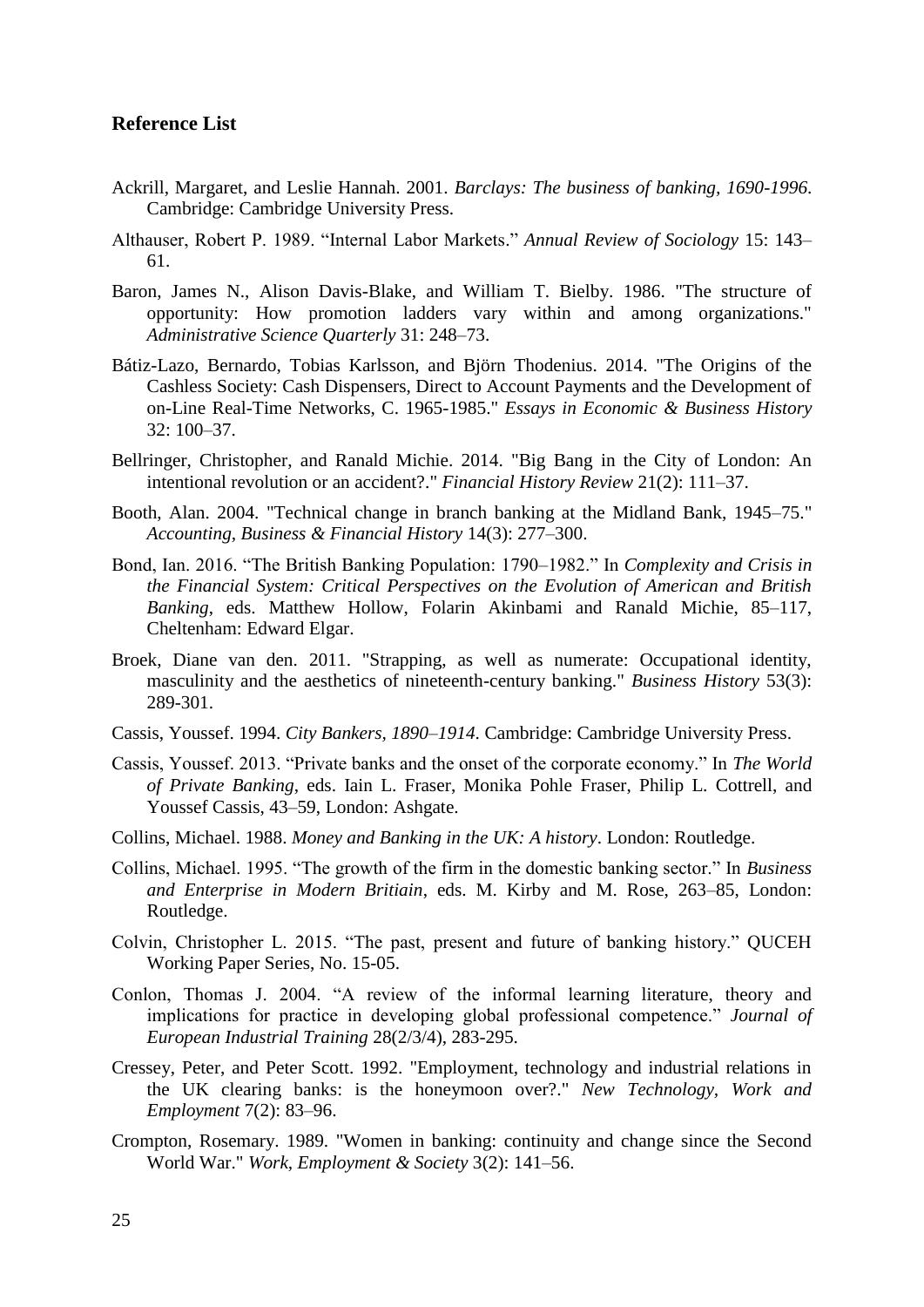- Crompton, Rosemary, and Gareth Jones. 1984. *White Collar Proletariat: Deskilling and Gender in the Clerical Labour Process*. London: Macmillan.
- Cross, Jay. 2007. *Informal Learning: Rediscovering the Natural Pathways That Inspire Innovation and Performance.* London: John Wiley & Sons, Inc.
- Ellinger, A. D. 2005. "Contextual factors influencing informal learning in a workplace setting: The case of 'reinventing itself company'." *Human Resource Development Quarterly* 16(3), 389-415.
- Ellström, P. E. 2001. "Integrating learning and work: Problems and prospects." *Human Resource Development Quarterly* 12(4), 421-435.
- Eraut, Michael. 2000. "Non-formal learning and tacit knowledge in professional work." *British Journal of Educational Psychology* 70, 113-136.
- Faulkner, David, Robert Pitkethly, and John Child. 2002. "International mergers and acquisitions in the UK 1985-94: A comparison of national HRM practices." *International Journal of Human Resource Management* 13(1): 106–22.
- García-Peñalvo, Francisco J. and Miguel A. Conde. 2013. "Using informal learning for business decision making and knowledge management." *Journal of Business Research* 67(5), 686-691.
- Granick, David. 1972. *Managerial comparisons of four developed countries: France, Britain, United States, and Russia*. Cambridge, MA: MIT Press.
- Green, Edwin. 1979. *Debtors to their Profession: A History of the Institute of Bankers 1879- 1979*. London: Methuen.
- Halford, Susan, Mike Savage and Anne Witz. 1997. *Gender, Careers and Organisations – Current Developments in Banking, Nursing and Local Government.* London: Macmillan Press Ltd.
- Halford, Susan, and Mike Savage. 1995. "Restructuring organisations, changing people: gender and restructuring in banking and local government." *Work, Employment & Society* 9(1): 97–122.
- Hannan, Michael T. 1988. "Social Change, Organizational Diversity, and Individual Careers." In *Social Change and the Life Course*, ed. M. Riley, 161–74, California: Sage.
- Hansen, Per H. 2012. "Business history: A cultural and narrative approach." *Business History Review* 86(4): 693-717.
- Heinz, Walter R. 2003. "From work trajectories to negotiated careers: The contingent work life course." In *Handbook of the Life Course*, ed. Jeylan T. Mortimer and Michael J. Shanahan, 185–204, New York: Springer.
- Heller, Michael, and Bernadette Kamleitner. 2014. "Salaries and promotion opportunities in the English banking industry, 1890–1936: A rejoinder." *Business History* 56(2): 270–86.
- Hollow, Matthew. 2017a. "Investigating Attitudes to Risk in British Banking: A Case Study of Barclays' Branch Banking System, c. 1900–80." In *Decision Taking, Confidence and Risk Management in Banks from Early Modernity to the 20th Century*, ed. Korinna Schönhärl, Basingstoke: Palgrave MacMillan.
- Hollow, Matthew. 2017b. "From Mutual Society to Public Corporation: The Case of the Halifax Building Society". In *Contested Deregulation: State, Economy and Social*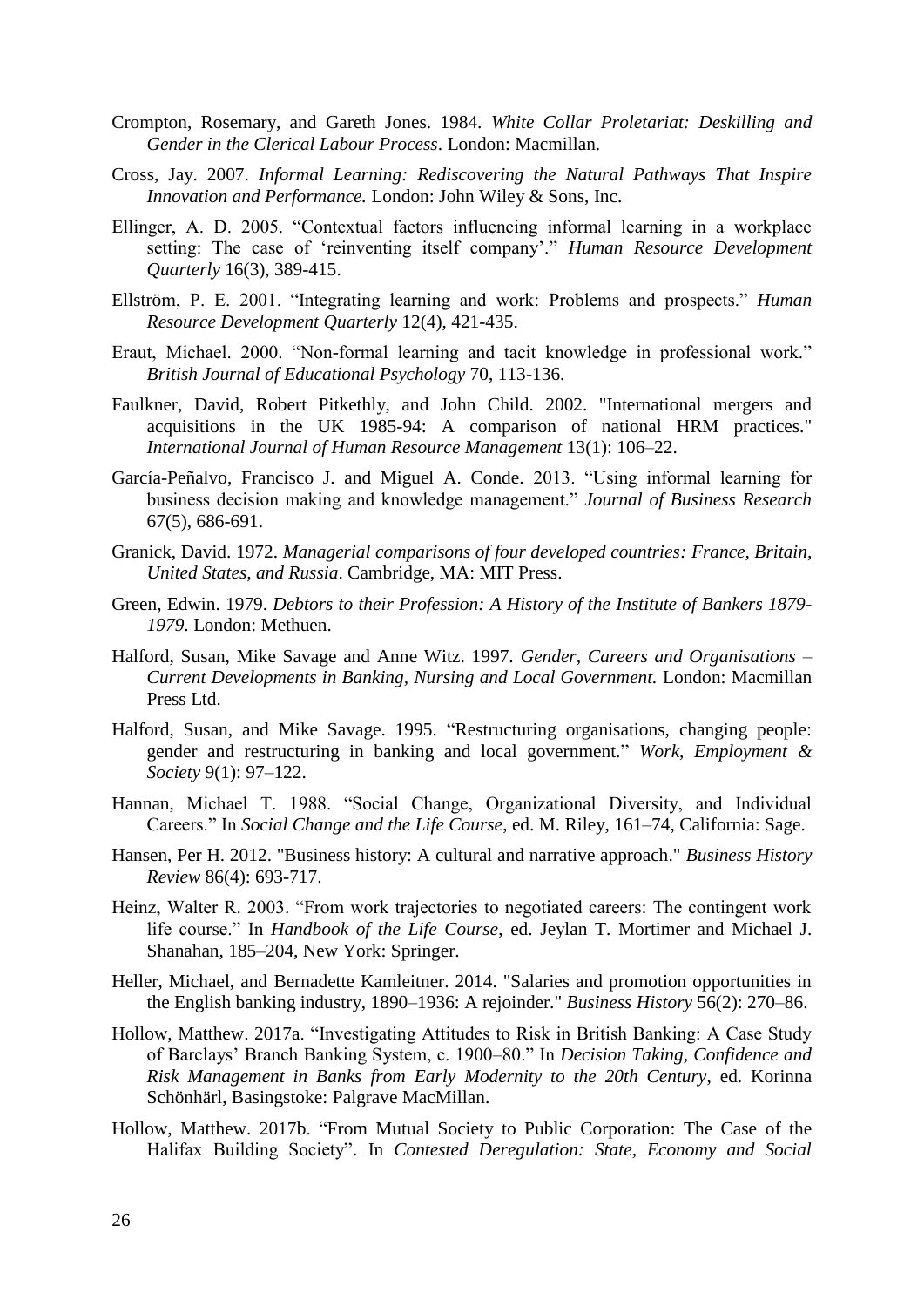*Protagonists since the 1970s*, eds. K. Andresen, S. Muller, and R. Richter, Munich: Berghahn Books.

- King, Desmond and Stewart Wood. 1999. "The Political Economy of Neoliberalism: Britain and the United States in the 1980s." In *Continuity and Change in Contemporary Capitalism*, ed. Herbert Kitschelt, Peter Lange, Gary Marks, and John D. Stevens, 371– 97, Cambridge: Cambridge University Press.
- Knights, D., and D. McCabe. 1998. "When 'life is but a dream': Obliterating politics through business process reengineering?" *Human Relations* 51(6): 761–98.
- Marsick, V. J. and M. Volpe. 1999. The Nature and Need for Informal Learning." *Advances in Developing Human Resources* 1(3), 1-9.
- McKinlay, Alan. 2002. "'Dead selves': The birth of the modern career." *Organization* 9(4): 595–614.
- McKinlay, Alan, and Robbie Guerriero Wilson. 2006. "'Small acts of cunning': Bureaucracy, inspection and the career, c. 1890–1914." *Critical Perspectives on Accounting* 17(5): 657–78.
- McKinlay, Alan. 2013. "Banking, bureaucracy and the career: The curious case of Mr Notman." *Business History* 55(3): 431–47.
- Michie, Ranald. 2016. "Nature or nurture: The British financial system since 1688." In *Complexity and Crisis in the Financial System: Critical Perspectives on the Evolution of American and British Banking*, eds. Matthew Hollow, Folarin Akinbami and Ranald Michie, 60–84, Cheltenham: Edward Elgar.
- Millar, Jean. 1979. *British management versus German management: A comparison of organisational effectiveness in West German and UK factories*. London: Gower Pub Co.
- Newton, Lucy. 2007. "Change and continuity: The development of joint stock banking in the early nineteenth century." Henley Business School Research Papers, No. em-dp2007-40.
- O'Higgins, Michael. 2014. "Social Welfare and Privatisation: The British Experience." In *Privatization and the welfare state*, ed. Sheila B. Kamerman, and Alfred J. Kahn, 157– 177, New Jersey: Princeton University Press.
- Parker, Susan, Gillian Pascall, and Julia Evetts. 1998. "Jobs for the girls? Change and continuity for women in high street banks." *Women in Management review* 13(4): 156– 61.
- Perkin, Harold. 1990. *The rise of professional society: England since 1880*. London: Psychology Press.
- Pfeffer, Jeffrey, and Yinon Cohen. 1984. "Determinants of internal labor markets in organizations." *Administrative Science Quarterly*. 1: 550–72.
- Poole, Michael, and Glenville Jenkins. 1997. "Responsibilities for human resource management practices in the modern enterprise: Evidence from Britain." *Personnel Review* 26(5): 333–56.
- Raven, James. 1989. "British history and the enterprise culture". *Past & Present* 123(1): 178– 204.
- Reed, Michael, and Peter Anthony. 1992. "Professionalizing management and managing professionalization: British management in the 1980s." *Journal of Management studies* 29(5): 591–613.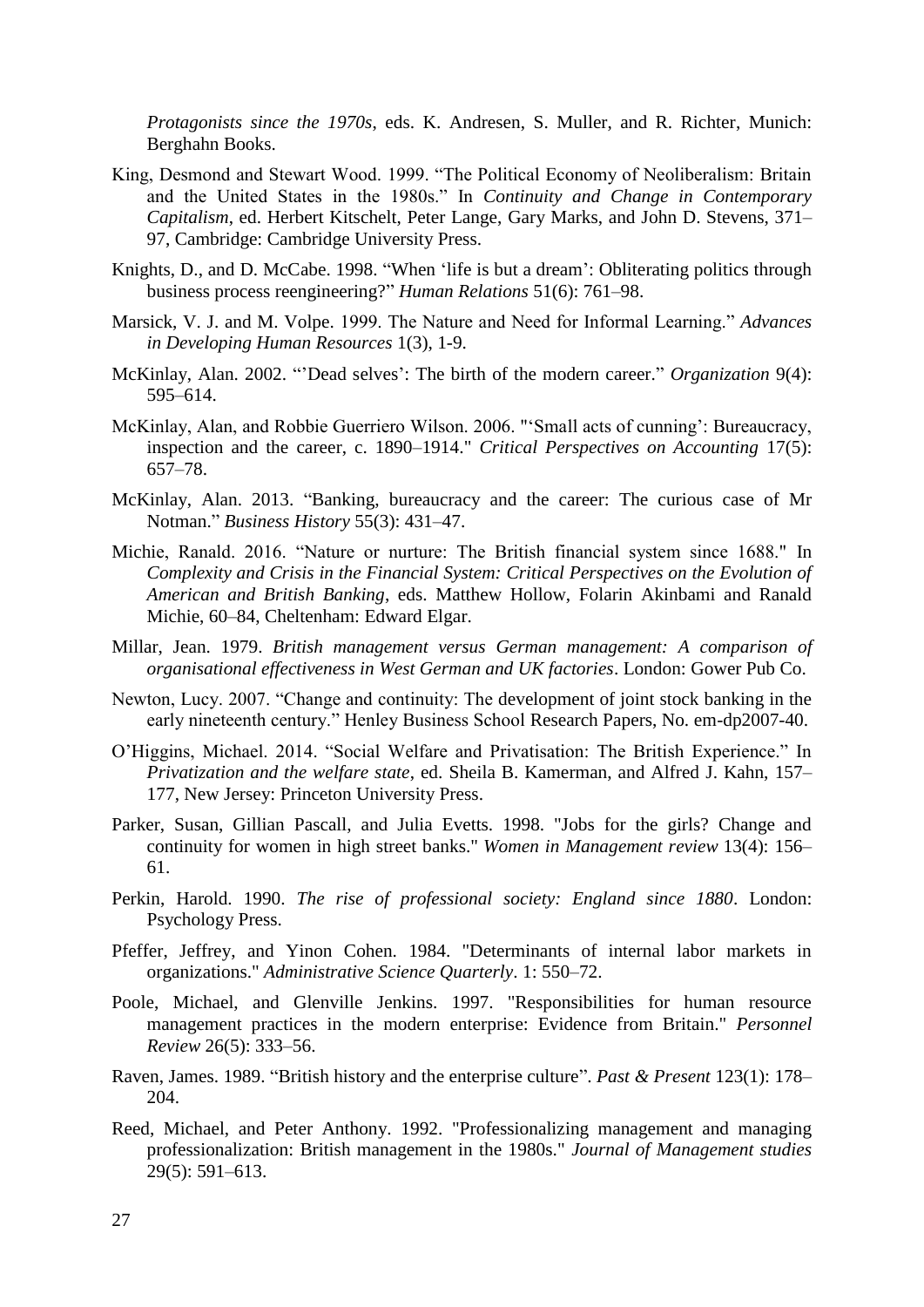- Robinson, Peter, and Marco Manacorda. 1997. "Qualifications and the labour market in Britain: 1984-94 Skill biased change in the demand for labour or credentialism?". Centre for Economic Performance, London School of Economics and Political Science.
- Rowlinson, Michael, Andrea Casey, Per H. Hansen, and Albert J. Mills. 2014a. "Narratives and memory in organizations." *Organization* 21(4): 441–46.
- Rowlinson, Michael, John Hassard, and Stephanie Decker. 2014b. "Research strategies for organizational history: A dialogue between historical theory and organization theory." *Academy of Management Review* 39(3): 250–74.
- Russell, Jason. 2015. "Organization men and women: Making managers at Bell Canada from the 1940s to the 1960s." *Management & Organizational History* 10(3–4): 1–17.
- Savage, Mike, Michael Savage, James Barlow, and Peter Dickens. 1995. *Property, bureaucracy and culture: Middle-class formation in contemporary Britain*. London: Psychology Press.
- Seal, Willie, and Liz Croft. 1997. "Professional rivalry and changing management control approaches in UK clearing banks." *Accounting, Auditing & Accountability Journal* 10(1): 60-84.
- Seldon, A., and J. Pappworth. 1983*. By Word of Mouth - Elite Oral History*. London: Methuen & Co. Ltd.
- Seltzer, Andrew J. 2004. "Internal labour markets in the Australian banking industry: their nature prior to the Second World War and their recent decline." *Accounting, Business & Financial History* 14(3): 237–56.
- Seltzer, Andrew J. 2010. "Salaries and promotion opportunities in the English banking industry, 1890–1936." *Business History* 52(5): 737–59.
- Sennett, Richard. 2008. *The Craftsman.* London: Penguin Books.
- Skule, Sveinung. 2004. "Learning conditions at work: a framework to understand and assess informal learning in the workplace." *International Journal of Training and Development* 8(1): 8-20.
- So, Bennis Wai Yip. 2015. "Exam-centred Meritocracy in Taiwan: Hiring by Merit or Examination?" *Australian Journal of Public Administration* 74: 312–23.
- Storey, John, Cressey, Peter, Morris, Tim, and Wilkinson, Adrian. 1997. Changing employment practices in UK banking: Case studies. *Personnel Review*. 26, 24–42.
- Storey, John. 1995. "Employment Policies and Practices in UK Clearing Banks: An Overview." *Human Resource Management Journal* 5(4): 24–43.
- Stovel, Katherine, Michael Savage, and Peter Bearman. 1996. "Ascription into achievement: Models of career systems at Lloyds Bank, 1890–1970." *American Journal of Sociology* 102(2): 358–99.
- Taylor, Bernard. 1980. "The Banking Revolution: Corporate Strategies and Organisational Change in British Banking." In *Management and People in Banking*, ed. Bryan L. Livy, 63–90, London: Institute of Bankers.
- Taylor, James. 2014. *Creating capitalism: Joint-stock enterprise in British politics and culture, 1800-1870*. Woodbridge: Boydell & Brewer.
- Townley, Barbara. 2014. "Selection and appraisal: Reconstituting." In *New Perspectives on Human Resource Management*, ed. John Storey, 92–107, London: Routledge Revivals.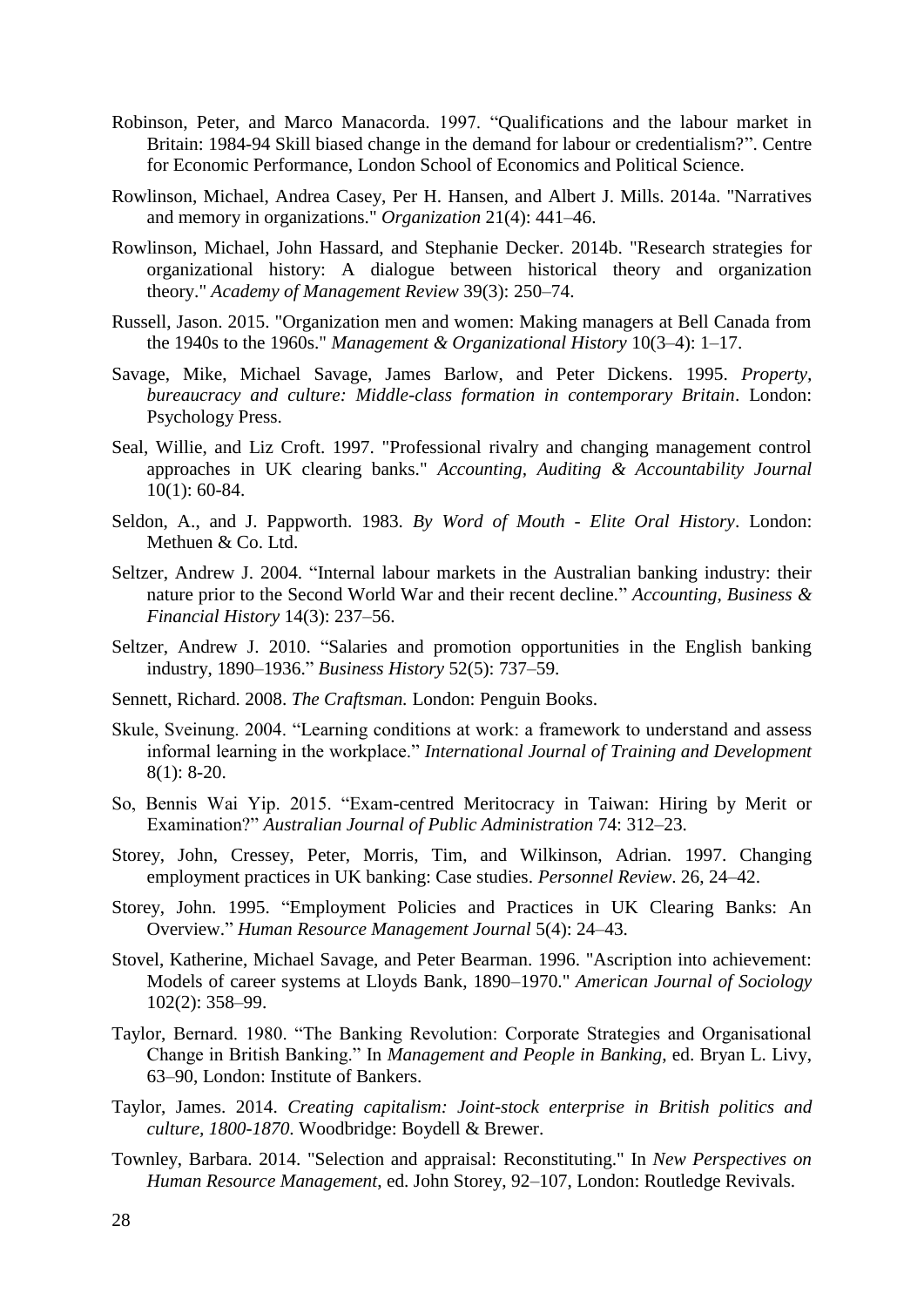- Trice, Harrison M., and David A. Morand. 1989. "Rites of passage in work careers." In *Handbook of career theory*, eds. Michael B. Arthur, Douglas T. Hall, and Barbara S. Lawrence, 397–415, Cambridge: Cambridge University Press.
- Vik, Pål M. 2014. "The demise of the bank branch manager: The depersonalisation and disembedding of modern British banking". Doctoral dissertation, University of Salford.
- Vik, Pål M. 2016 "'The computer says no': the demise of the traditional bank manager and the depersonalisation of British banking, 1960–2010." *Business History*: 1-19.
- Wilkinson, Adrian. 1995. "Towards human resource management? A case study from banking." *Research and Practice in Human Resource Management* 3(1): 97–116.
- Wilson, John, and Andrew Thomson. 2009. *The Making of Modern Management: British Management in Historical Perspective*. Oxford: Oxford University Press.

<sup>17</sup> *The Institute's future role as a qualifying association*, p. 15.

<u>.</u>

<sup>1</sup> National Board for Prices and Incomes, *Salaries of Midland Bank Staff*, Report No. 6, Cmnd. 2839, London: HMSO, p. 15.

<sup>&</sup>lt;sup>2</sup> Similar issues — albeit within the context of Australian banking — have also been explored by Diane van den Broek (2011).

<sup>3</sup> The 'big five' clearing banks being: Barclays, Lloyds, Midland, National Provincial and Westminster.

<sup>4</sup> By contrast, the more senior managerial roles generally continued to be filled by relations of the big families within the banks or those with the right sort of connections.

<sup>&</sup>lt;sup>5</sup> G. V. Bramley, "Recruitment", in Bank Management — Recruitment and Training (Based on the Institute of Bankers' Seminar held at Christ's College, Cambridge, 23-29 March 1969), (London: Institute of Bankers, 1969), pp. 19–20.

<sup>6</sup> Women comprised a small proportion of this workforce and were purposely not afforded the same advancement opportunities as their male counterparts (Crompton, 1989).

<sup>&</sup>lt;sup>7</sup> The most significant changes that took place related to female employment, with the banks having to turn to women to cover for their absent male staff.

<sup>8</sup> M. T. Wilson, "Bank Management in the 1970s", in Bank Management — Recruitment and Training (Based on the Institute of Bankers' Seminar held at Christ's College, Cambridge, 23-29 March 1969), (London: Institute of Bankers, 1969), pp. 7–12. See also, Bátiz-Lazo et al. (2014).

<sup>9</sup> To give some indication of this change, in 1959 women comprised 40% of all staff employed by the 'big five' banks; by 1976, this proportion had increased to 55% (Taylor, 1980: 66).

 $10$  In this way, it can be seen to be answering the recent call by Colvin (2015: 3) for banking historians to 'acknowledge and draw on social science approaches to history.'

<sup>&</sup>lt;sup>11</sup> In addition, given that the literature has shown that employees resist and sabotage formal policies in a number of ways (Knights and McCabe, 1998), there is also a chance that the interviews might shine new light on the actual implementation of policies and procedures.

<sup>&</sup>lt;sup>12</sup> The Institute of Bankers in Scotland was established in 1875; the Institute of Bankers in Ireland, meanwhile, was established in 1898.

<sup>&</sup>lt;sup>13</sup> *The Institute's future role as a qualifying association: A report by the Wilde Committee, Chairman: D.E. Wilde* (London Institute of Bankers, 1973), p. 9.

<sup>&</sup>lt;sup>14</sup> The Arithmetic, Commercial Law, and Bookkeeping papers were replaced in 1921 with papers on Economics, The Practice of Law and Banking, English Composition, Commercial Geography, and Foreign Exchange. Optional papers in five foreign languages were also added. See: *Journal of the Institute of Bankers* (June, 1922), p. 259.

<sup>&</sup>lt;sup>15</sup> Those who were successful were allowed to distinguish themselves from their colleagues by writing the initials 'AIB' (Associate of the Institute of Bankers) after their names (Green, 1979: 81).

<sup>16</sup> F. J. Peacock, "Management Training and Development", in Bank Management — Recruitment and Training (Based on the Institute of Bankers' Seminar held at Christ's College, Cambridge, 23-29 March 1969), (London: Institute of Bankers, 1969), p. 59.